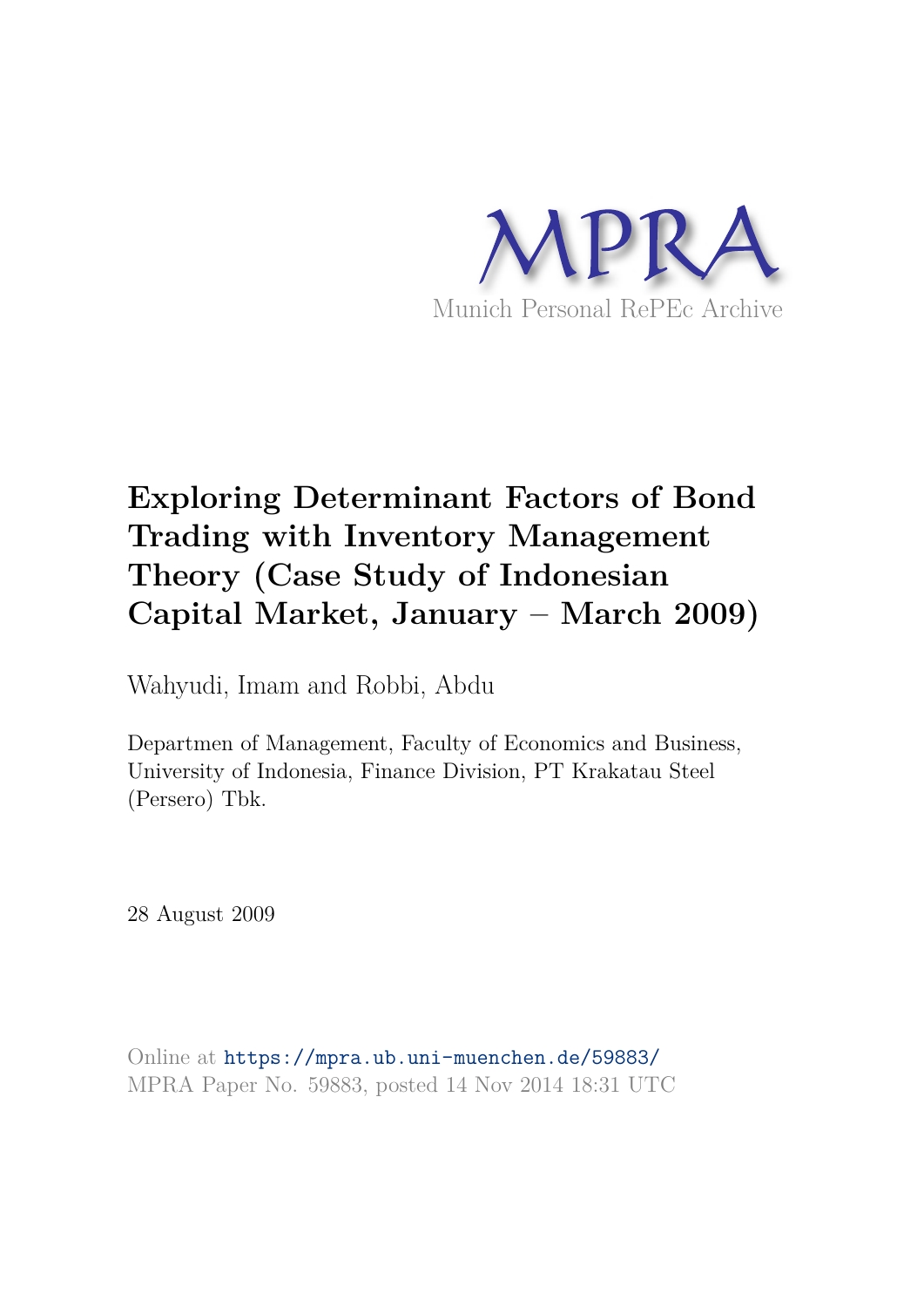# **INDONESIAN CAPITAL MARKET REVIEW**

# **Exploring Determinant Factors of Bond Trading with Inventory Management Theory (Case Study of Indonesian Capital Market, January – March 2009)**

Imam Wahyudi\* and Abdu Robbi

*This paper studies trading volume of 206 recorded and publicly traded bonds in Indonesian Capital Market on January 4th – March 9th 2009 observed period. The data covers almost all trading data in the market and all brokers that exist. The microstructure data used in this study is a complete understanding for almost every phenomenons in the market, and thus could explain more about bond liquidity. We find that some bonds are actively traded and most are rare. We also construct some determinant facto tests of bond trading volume, included descriptive statistic, GLS, and other formal test. We find that bonds with larger* par value and more seasoned tend to have smaller trading volume. We also find that private *bonds are actively traded more than public bonds (both government institution and private institution bond). Interest rate risk and bond price volatility are positively influence bond trading volume, but opposite for bond rating. We find that bond with higher probability to default have smaller trading volume. While comparing the bond volume data with stock price data, we find that the relationship in two markets is not linier as the convenient theory in finance said.*

*Keywords: bond trading volume, liquidity, information transparency, substitution effect, private stock, default risk.*

#### **Introduction**

Based on selection priority, capital structure of a company consists of internal funding, which is retained earnings, and external funding, i.e. debts and equities (Keown, Martin, Petty, and Scott, 2004; Bodie, Kane, and Marcus, 2003; and Ross, Weterfield, and Jordan, 2004). This paper uses bonds as an alternative for new investment financing before issuing stocks,

as has been much observed on the Pecking Order Theory by Myers (1984 and 2001), Sunder and Myers (1999), Titman and Wessels (1988), Haris and Raviv (1991), Fischer, Heinkel and Zechner (1989), and Frank and Goyal (2003). However, earlier researches, either by literature or empirical study, are still stock-dominated rather than bond-observed (see Alexander, Edward, and Ferry, 2000). As an external financing, bonds and stocks are tend to negatively

<sup>\*</sup> Departemen of Management, Faculty of Economic, University of Indonesia. Telp. (+6221 7272425) Fax. (+6221 7863556) Email: i\_wahyu@ui.ac.id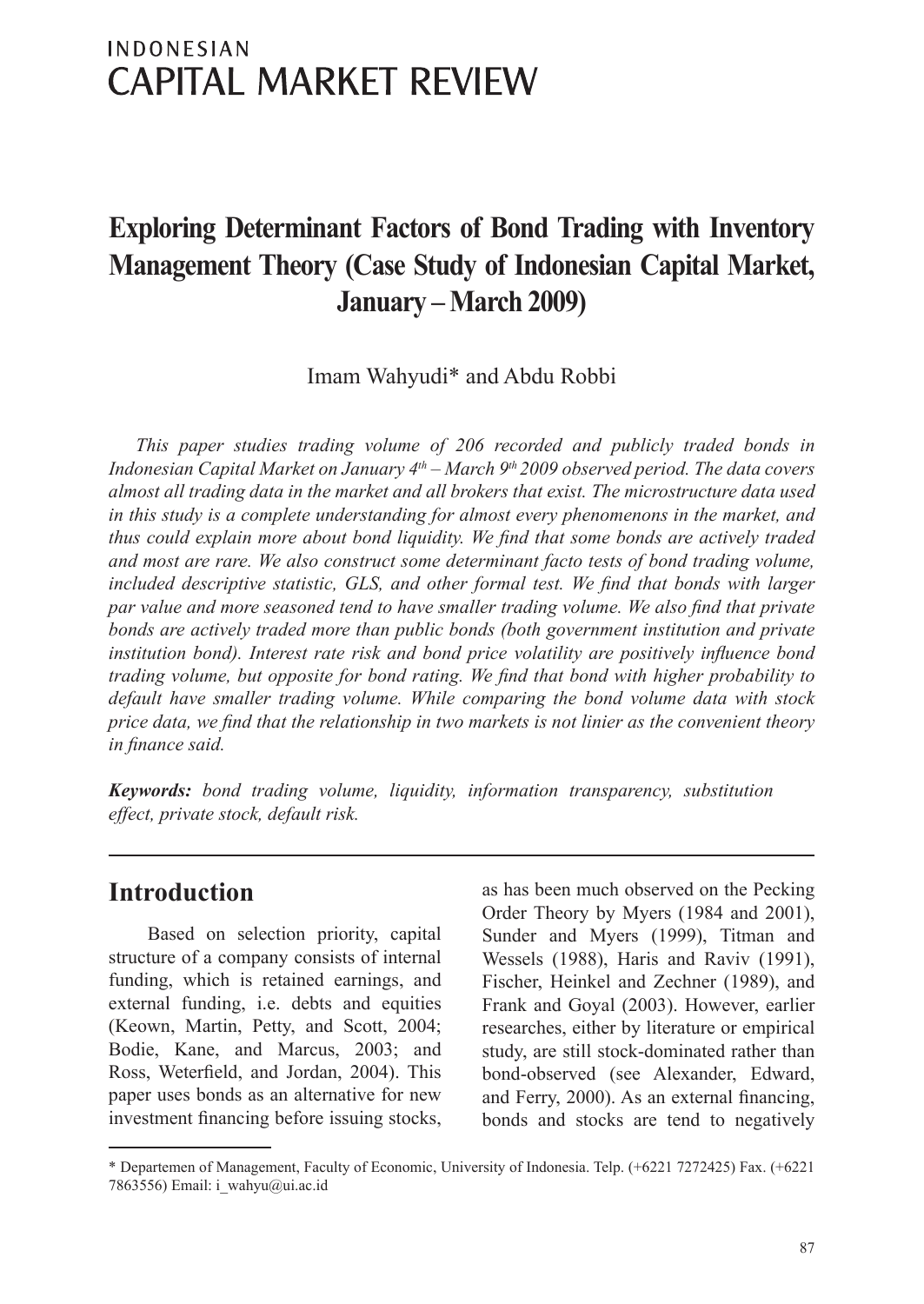correlated. Some research are conducted in order to deeply study about the volatility relationship between equity and corporate bond yield (Fama and French, 1993; Campbell and Taksler, 2003).

Methodologies for pricing corporate bonds have abundantly been developed. Theoretic literature about it can be divided into two models, which are structural and reduced-form model (see Crouhy, Galai, and Mark, 2002; Campbell and Taksler, 2003; and McNeil, Frey, and Embrechts, 2005). In structural model, a company is assumed to be default if the debt value exceeds its asset and thus bondholders take control of the company and substitute the residue (see Black and Scholes, 1973; Merton, 1974; Bhattacharya and Constantinides, 1989; Crouhy, Galai, and Mark, 2002; Bluhm, Overbeck, and Wagnen, 2003; Campbell and Taksler, 2003; and McNeil, Frey, and Embrechts, 2005). In the same basis, Longstaff and Shwartz (1995) proved that corporate yield spread oppositely varies to the treasury yield. Collin-Dufresne and Goldstein (2001) also found that company issues new bonds will increase its default risk and decrease its recovery rate when default happens. Elton, Gruber, Agrawal, and Mann (2001) and Huang and Huang (2004) found that a structural model is hardly applied to investment grade corporate bonds for the default events are rarely happen.

On the contrary with the reducedform model, which default probability and recovery rate follows exogenous stochastic (Crouhy, Galai, and Mark, 2002; Campbell and Taksler, 2003; McNeil, Frey, and Embrecht, 2005). This model allows premium as investor's compensation for liquidity risk and credit systematic risk (Campbell and Taksler, 2003). Both risks are econometrically appropriate for swap spread data and corporate bond yield (Jarrow and Turnbull, 1995; Duffie and Singleton, 1997, 1999; Duffee, 1999; and Liu, Longstaff, and Mandell, 2000). Unlike structural model which strictly assumes its model (see Merton, 1974) and Crouhy, Galai, and Mark (2002), reduced-form model relatively more flexible (see Crouhy, Galai, and Mark, 2002). Hence, reducedform model relatively much more used in corporate bonds pricing (Campbell and Taksler, 2003).

Many research have been conducted in order to define various external variables related to yield spread determination of corporate bonds (see Nelson and Siegel, 1987; Elton, Gruber, Agrawal, and Mann, 2001; Campbell and Taksler, 2003). Pinches and Mingo (1973), Pogue and Soldofsky (1969), and Ederington, Yawitz and Roberts (1984) found that one variable affecting yield spread and corporate bond liquidity is bond rating, while Merton (1974) studied the term structure of interest rate as the variable. Fama and French (1993) and Campbell and Taksler (2003) linked bond yield spread and stock volatilities based on the framework of Merton (1974). Kwan (1996) proved that bond yield changes are negatively correlated to the changes of stock prices. Duffee (1998) showed that corporate bond yield spread is strongly correlated to the callable bond's treasury rate, rather than non-callable ones (see also Longstaff and Schwartz (1995)). While Elton, Gruber, Agrawal, and Mann (2004) identified about the effects of tax to yield spread.

Collin-Dufresne, Goldstein, and Martin (2001), Huang and Huang (2004), Chen, Lesmond and Wei (2005) stated that bond yield spread changes cannot be perfectly explained by various credit risk offered by structural model. Longstaff, Mifthal, and Neis (2004) defined illiquidity as possible explanation in failure of structural model in seizing this yield spread variation (see also Grinblatt, 1995; Duffie and Singleton, 1997; Collin-Dufresne, Goldstein, and Martin, 2001; Elton, Gruber, Agrawal, and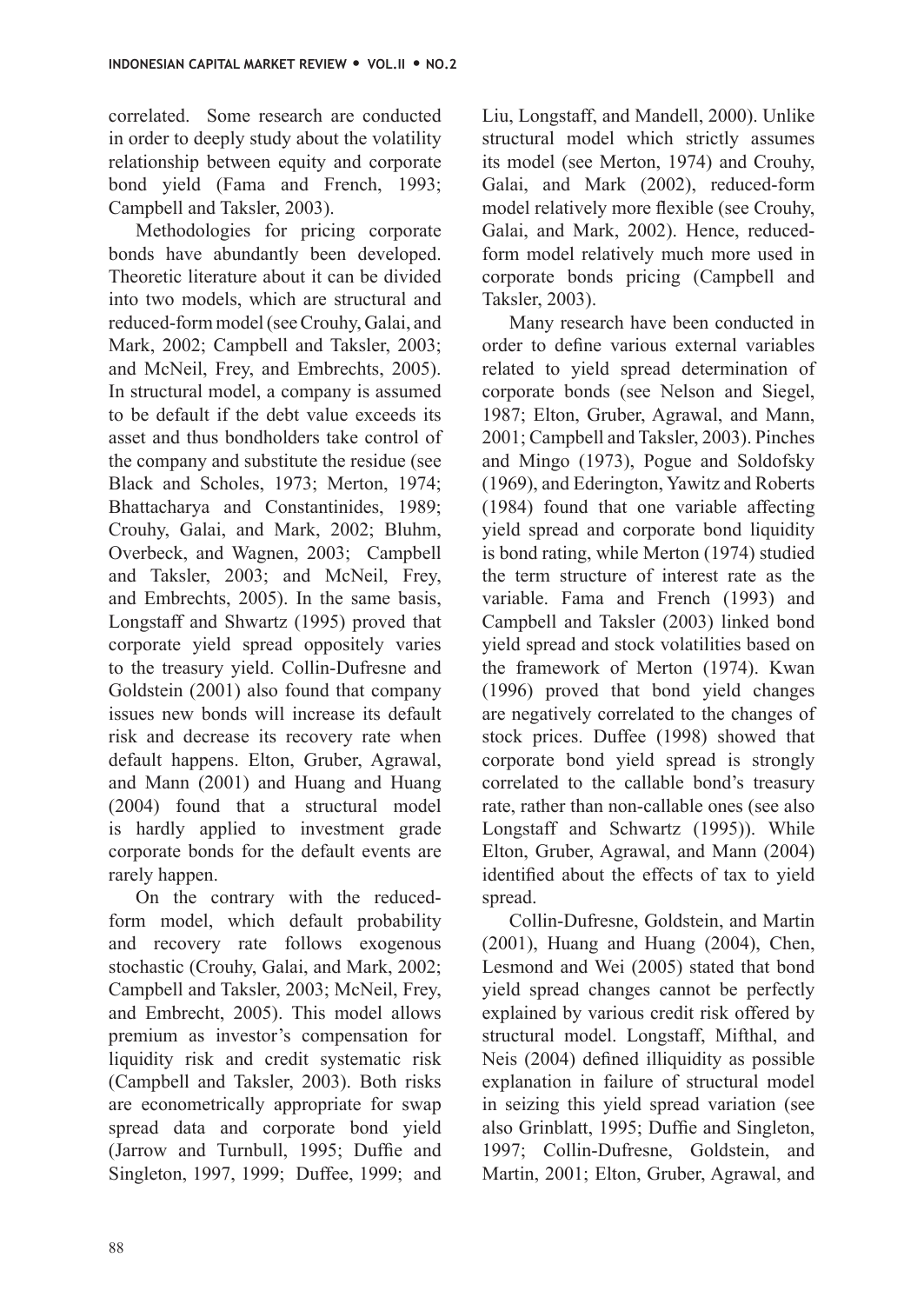Mann, 2001; and Campbell and Taksler, 2003). Brennan and Subrahmanyam (1996) studied investor's demand on risk premium of a security's illiquidity. Furthermore, Lo, Mamaysky and Wang (2004) analyzed relationship between cost of liquidity and security trading frequency. This is primarily because of investors cannot continuously hedge the risk, and thus demand of its premium will reduce the price of the security (see also Constantinides, 1986). Hence, for bonds with the same (promised) cash flow, which bonds are less liquid, will be rarely traded, having a low price, while high yield spread (see also Chen, Lesmond, and Wei, 2004, 2005).

Amihud and Mendelson (1991), Brennan and Subrahmanyam (1996), and Datar, Naik, and Radcliffe (1998) explained about whether investors will ask higher return for less liquid securities, which return will be translated into higher cost of capital. According to the above explanation, we can derive that liquidity is expected to be valued in yield spread. While Chen, Lesmond, and Wei (2005) ran a researches about effects of bond liquidity to yield spread by using three liquidity measurements, i.e. bid-ask spread (see also Schultz, 1998; and Chakravarty and Sarkar, 1999), liquidity proxy of zero return (see also Lesmond, Ogden, and Trzcinka, 1999; and Bekaert, Lundblad, and Campbell, 2003), and liquidity estimator based on variant model of Lesmond, Ogden, and Trzcinka (1999). Further discussion about this variant model can be seen on Lesmond, Ogden, and Trzcinka (1999), Lesmon (2004), Glosten and Milgrom (1985). On the other side, Kamara (1994) used volume as liquidity size, while Sarig and Warga (1989) explained bond's maturity as a proxy of bond's liquidity. Further discussion regarding bond's liquidity can be seen on Fisher (1959), Cornell and Green (1991), Warga (1992), and Crabbe and Turner (1995).

In summary, this research will use volume as a proxy for liquidity (see Kamara, 1994; and Alexander, et. al. (2000)). Using transaction volume as a liquidity component will help us understand bond liquidity with high yield, while it can also provide a better test hypothesis of the determining factors of bond liquidity (see Alexander, et. al., 2000). According to the theory of supply, volume should be positively related to the issue size and conversely to the lifespan of bonds, while bonds issued by private company (company which stocks are not traded publicly) should have lower volume of transaction (see also Alexander, et. al., 2000)).

Nevertheless, this research also admits that volume is not a perfect measurement of liquidity (see also Alexander, et. al., 2000). Occasionally, inconsistent results appear in our observation, where high transaction volume happens on low period of liquidity, which is usually, happens in high risk period when transaction cost is increasing (see Bamber, 1986; Krinsky and Lee, 1996; and Alexander, et. al., 2000). Non-liquidity factors causes such the above things happen may be comes from default risk, interest rate risk, or may be because of volatility return of the bond. Hence, in order to use volume as a liquidity measurement, a control for various non-liquidity factors of the volume is necessary (see Alexander et. al., 2000).

Many observations conducted regarding bond transaction volume, i.e. Garbade and Silber (1976) and Alexander, et. al. (2000) used bond data in USA, and Warga (1992) used bond data in Israel. Considering limited research related to bonds in Indonesia, this research will conduct an observation of determining factors of bond liquidity, which in this regard using volume as the measurement, in Indonesia capital market. And also by considering differences in characteristic of industry and risk profile among other countries where bond-based researches are amended in the comparison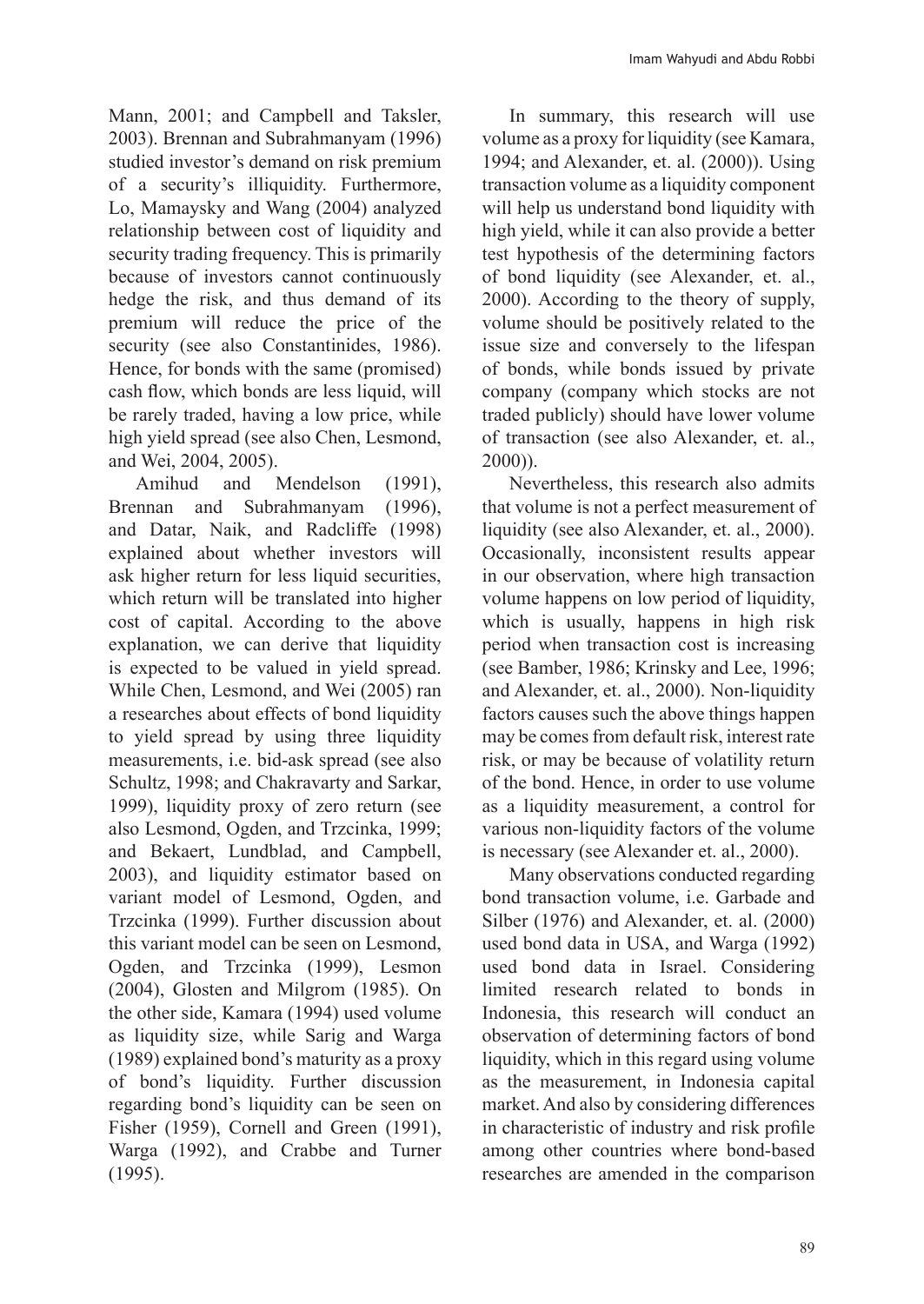with Indonesia. Moreover, bond market in Indonesia began with development of longterm investment instruments based on fixed income.

Indonesian government has started to actively issued bonds with small nominal value expecting increasing of bonds trade liquidity in Indonesia through Obligasi Ritel Indonesia (ORI), in order to acquire funds from people. Besides issuing stocks, corporate also use bonds to procure longterm financing (see Siahaan, 2008). Those (using bonds for long-term financing) are not just conducted by publicly traded company, but also by private company.

With relatively limited study and research regarding bonds in Indonesia, and thus empirical understanding about bond market and its characteristics are still weak. Development of fixed income-based instruments in Indonesia, move in tandem, shows positive signal to bond market development in Indonesia. Thus, empiricalbased researches needed to be conducted recall that there are characteristic and condition differences between bond market in Indonesia and other countries, where literature regarding bonds is obtained, in industrial structure, economic system and also risk profile faced by investors.

There are some issues will be criticized in this research. First of all, the most important issue is regarding relationship between transaction volume and bond liquidity rate. Commonly, relationship between transaction volume and liquidity rate is positive. Though, there are some researchers showed contrary relationships (Bamber, 1986; and Krinsky and Lee, 1996). Secondly, there are some factors which also affecting bonds' transaction volume. Those factors can be divided into two major parts, which are factors included into liquidity group and others are not included into it. Finally, in common, researches regarding bonds transaction volume are merely focus only to factors related to liquidity. Meanwhile, factors not directly related to it (liquidity) are not commonly observed (see Alexander, et. al., 2000).

Based on above issues, we will try to formulate the purposes of this research, as follows : (1)to see relationship between transaction volume and liquidity rate of bonds in Indonesia bond market, with high yield, (2) to see relationship between bond transactions volume of two major groups in Indonesia. First group is public companies which are listed on Indonesia Stock Exchange, while the second group is private companies which are not listed on Indonesia Stock Exchange and (3) to explore the relationship or influence between nonliquidity factors and bonds transaction volume rate.

### **Literature Review**

#### **Bonds liquidity hypothesis**

In order to fulfill customer's demand, dealers are usually hold bonds in large amounts, and thus they face a risk from bond price fluctuation in market (adverse price movements). Inventory carrying cost per unit bond with low transaction volume is usually higher than bonds with high transaction volume, which consequently followed by high transaction cost of low volume bonds. Hence, low volume bonds will be relatively less liquid compared to high volume bonds. By this logical reason, we will examine three hypotheses as follow:

#### **Hypothesis 1: more bonds issued, higher transaction volume**

Some previous researches stated that the amount of bonds issued will be a

<sup>4</sup> Anchoring is similar to conservatism, which means the slow updating of models in the face of new evidence. Barberis, et al. (1998) use conservatism to interpret the underreaction phenomenon in the financial markets.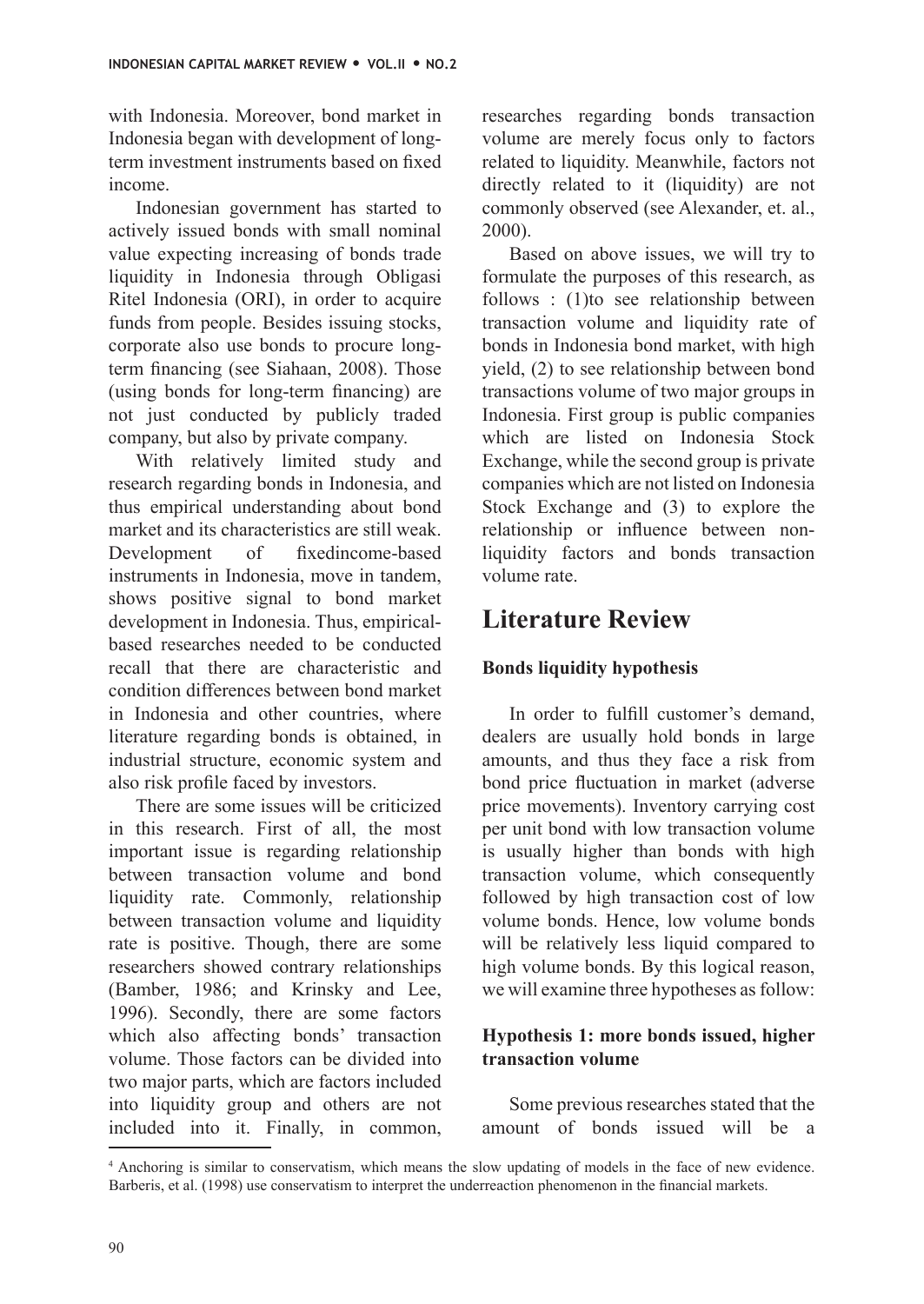determinant factor of bond liquidity (see Fischer, 1959; Garbade and Silber, 1976; Warga, 1992; and Crabbe and Turner, 1995). Those researches stated that dealers will be easier in managing high amount of bonds issued. Dealers of such high amount of bonds are tend to have low inventory holding cost, which followed by low transaction costs borne to the investors, and thus will affecting the bonds to be traded more frequently (see Fischer, 1959; Crabbe and Turner, 1995; and Alexander, et. al., 2000). Those researches will finally support the first hypothesis regarding volume trading, which more bonds issued will bring to higher volume.

This hypothesis is resembled to the hypotheses tested in the former researches, which more bonds issued will liquid they are (see Warga, 1992; and Crabbe and Turner, 1995). They used liquidity premium (they used liquidity premium, which is differences between yield or return to its benchmark) to measure liquidity. Usually, they found less proofs (or even no proofs at all) supporting the above hypothesis. Meanwhile, hypothesis built by Hotchkiss, Warga, and Jostova (2002) stated that more bonds issued, less bid-ask spread. Moreover, they found empirical evidence standing behind their hypothesis (see Alexander, et. al., 2000) for further discussion).

#### **Hypothesis 2: the more seasoned bonds are, the more rarely traded they are**

Issued bonds are able to be directly included to passive portfolio formed by investors, who tend to hold them 'till maturity dates. Along with time, that passive portfolio will continuously absorb securities in market, which finally, will let only a small fraction of securities traded in market. Smaller fractions of securities traded in market, dealer will tend to ask higher spread, which will cause bond market to be less liquid (see Warga (1992), and Alexander, et. al. (2000)). Conclusively, more seasoned bonds are, less liquid they are.

Some former observations also support this second hypothesis, i.e. Sarig and Warga (1989), Amihud and Mendelson (1991), and Kamara (1994), who found that the newest issued securities have least liquidity premium. And also, Chakravarty and Sarkar (1999), Hotchkiss, Warga and Jostova (2002), and Schultz (2001) were deeply investigated about bid-ask spread. However, Blume, Keim and Patel (1991) could not show that return premium is related to lifespan of a security.

This research will later define bonds as seasoned issued bond, once it has a tenor more than two years. Should there any constant percentage of actively-traded float bonds which absorbed into passive portfolio at every period, it is therefore decreasing of trade volume should be nonlinear, which thus this research will then use 2-year cutoff in order to catch the nonlinearity. This bond definition is based on Alexander, et. al.(2000).

#### **Hypothesis 3: private-issued bonds should have lower transaction volume than public ones**

Private corporations, which defined as corporation which stock are not traded on exchange, could issue bonds traded for public. It is usually have lower transaction volume than bonds issued by public corporations listed in exchange (see Fenn, 2000:and Alexander, et. al., 2000). Fenn (2000) explained that this phenomenon is caused by more information can be gathered by public corporations rather than private ones. This might be caused by binding rules made by Badan Pengawas Pasar Modal (BAPEPAM - Indonesia Security Exchange Commission) that public company should follow. Although Fenn (2000) did not find enough empirical evidence to support his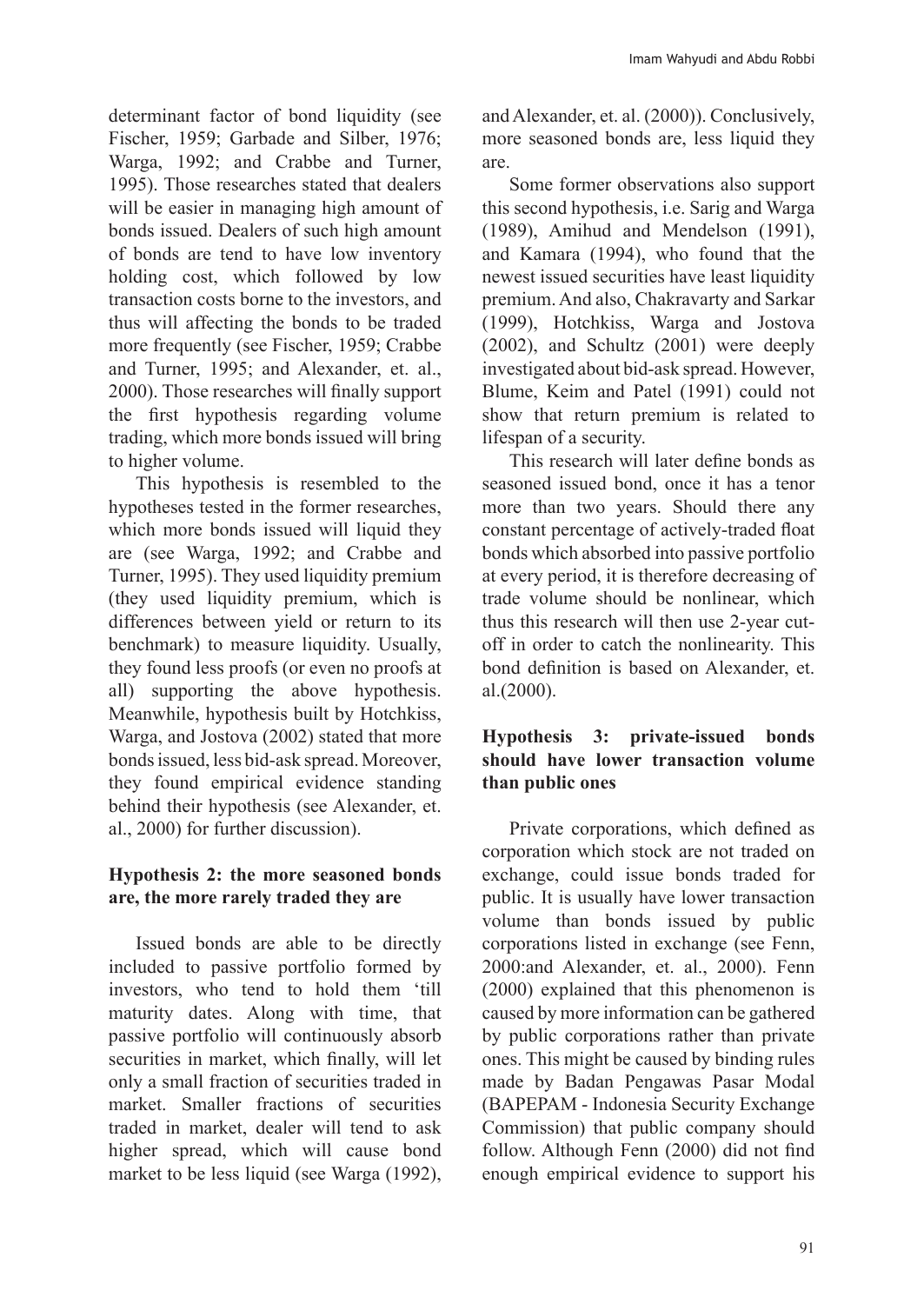hypothesis regarding disclosure insufficiency of private company, however, if credit premium can be interpreted as liquidity premium, the result is consistent with the hypothesis.

#### **Limitation of transaction volume as measurement of liquidity and requirement to control its determinant factor**

As has been stated before that volume is not a perfect measurement of liquidity, liquidity itself can be defined as a capability to quickly sell securities with relatively low cost (O'Hara, 1995; and Ross, Weterfield, and Jordan, 2004), which speed measurement of liquidity (security conversion in cash through trading) is less than a year (see Keown, Martin, Petty, and Scott, 2004; Bodie, Kane, and Marcus, 2003; and Ross, Weterfield and Jordan, 2004).

Based on definition of liquidity by O'Hara (1995) and Ross, Weterfield, and Jordan (2004), prime foible of volume as liquidity measurement is because of that transaction volume does not include cost of trading which is usually measured by effective/quoted spreads (see Alexander, et. al., 200). Nevertheless, Admati and Pfleiderer (1988) and Foster and Viswanathan (1993) predicted that bonds with high transaction volume usually has lower bid-ask spreads. This is true based on some other empirical studies using stock data which justified this hypothesis (see Foster and Viswanathan, 1993). Kamara (1994) and Alexander, et. al. (2000) used transaction volume to measure liquidity (see also Datar, Naik, and Radcliffe, 1998; and Chakracarty and Sarkar, 1999).

Although transaction volume is commonly positively correlated with liquidity, occasionally, volume of transactions is high in low liquidity when transaction cost is high (see Alexander, et. al., 2000). For example, Bamber (1986) and Krinsky and Lee (1996) found evidence that volume of transactions and bid-ask spread of bonds are relatively high when bond issuer company announces company's income. Bachelier (1900), Harris and Raviv (1993), Kandel and Pearson (1995), and Bamber, Barron, and Stober (1999) explained that those signs are speculative components of volume, which happens when there are different opinions to the real value of financial asset.

Hence, in order to conduct a valid testing to liquidity hypothesis, we carry out controls to the various determinant factors of those speculative components of volume (see also Alexander, et. al., 2000). First of all, we control the volatility return. which is based on theorem of Harris and Raviv (1993), which stated that transaction volume has positive relationship with absolute value of price changes (see also Karpoff, 1987).

Once return volatility is considered as realized price changes, bid-ask spreads and transaction volume will then higher when expectation of asset price changes is higher. Thus, we might also need to control this ex ante risk rate. Meanwhile, bonds are at the elbow with this characteristic, since bonds have two ex ante risks, i.e. interest rate risk and credit risk (see Alexander, et. al., 2000). Hence, some researches are prone to use quoted/effective bid-ask spread rather than transaction volume, as stated by Schultz (2001) and Chakravarty and Sarkar (1999).

## **Methodology**

#### **Specification of estimated model used**

In examining various determinant factors of volume, we use regression analysis as used by Alexander, et. al. (2000) to the relationship of two measurement of transaction volume and other various prime attributes of bond issuance and its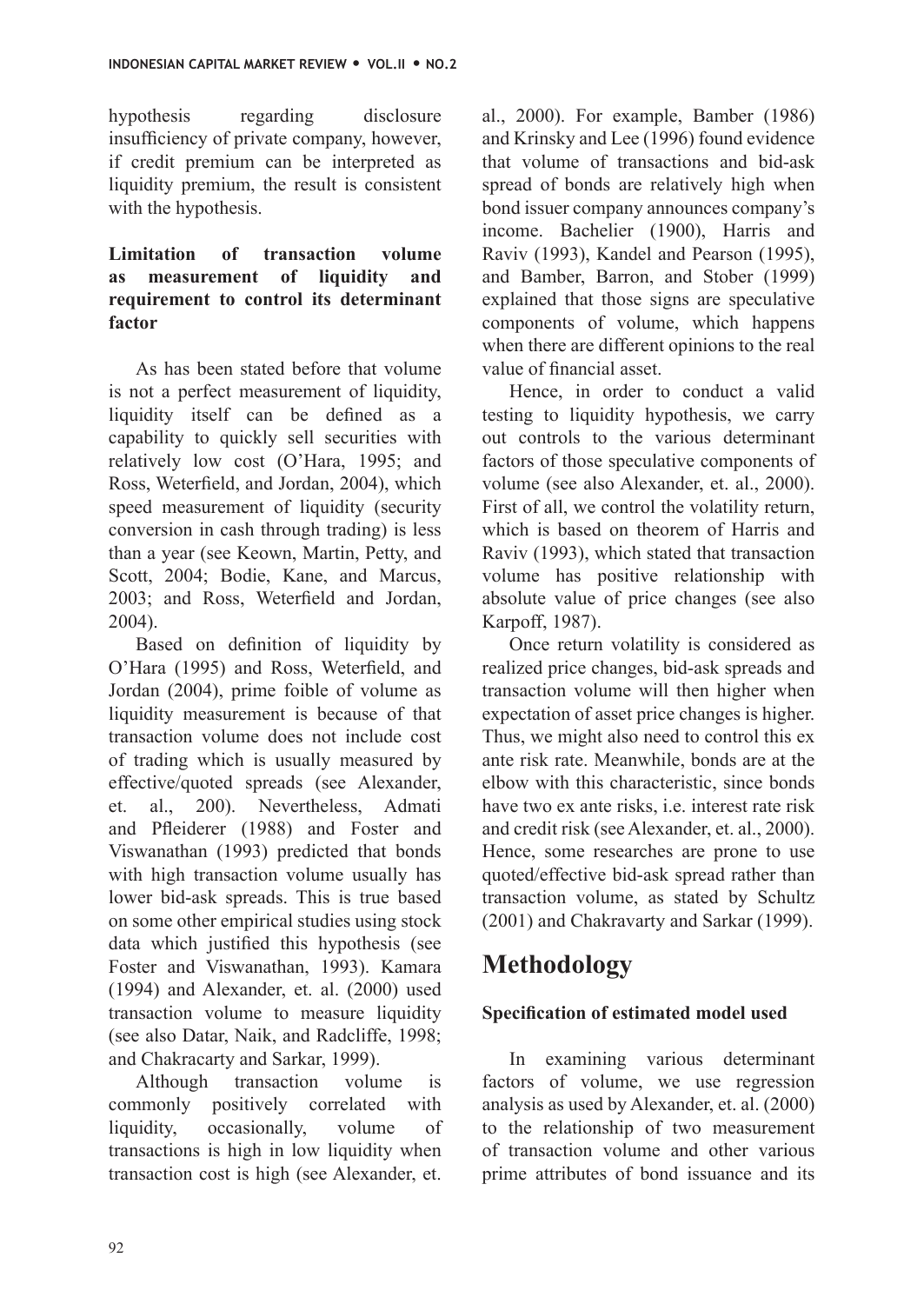issuer. This regression model use panel data, consists of pooled time series and cross sectional structure, and functional form used to explain transaction volume as follow:

Trading Volume<sub>it</sub> = *f* (Size<sub>it</sub>, Tenor<sub>it</sub>, Private Equity, Control Variables.) (1) Equity<sub>is</sub>, Control Variables<sub>is</sub>)

Where *i* shows individual bonds and *t* as period of months observed.

This methodology is also recommended by Hsiao (2003) and Baltagi (2005) for data pooling when rather than short, data compilation is wide, e.g. comparison of 57 bond data within 24 periods of observation). More detail explanation regarding the above variables and the examining methodology will be followed explained on section 5.2.

We will conduct a testing to some formulas of equation (1), which will be different only on definition of the dependent variables. On the first formula, dependent variable reflecting transaction frequency and thus stated as natural logarithm of daily transaction volume average within a month. This logarithm formula is used to avoid wider dispersion if we use the bond's daily transaction volume itself. On the other formula, dependent variable use relative transaction quantity measurement which defined as average natural logarithm of daily transaction volume within a month. By using monthly interval, we can restrict possibility of time inexpediency to some independent variables. For example, nominal value of outstanding bonds could change on two things, i.e. because of open market purchase and sinking fund usage. However, it is difficult to predict the exact changing time, and thus monthly interval can be used to restrict mistakes made by this inexpediency.

We will conduct data examining as an indication of autocorrelation, cross sectional heteroscedastisity, and cross sectional

correlation as a requisite for exact pooling methodology. By using this methodology, we apply five steps on each formula of the above equation (1). First step is to apply Ordinary Least Square (OLS) regression model to the pooled data to estimate monthly residual for each bonds. Secondly, for each bonds, first-order correlation is estimated and evaluated for statistic significance. If, for example, on a month, a<br>bond has a significant correlation significant correlation coefficient, the data will be transformed based on first-order autoregressive scheme.

The third step is application of OLS, once more, to data unimpeded from autoregressive property. Forth, eliminating heteroscedasticity by dividing residual standard deviation for each bonds by previously transformed data. Finally, with autocorrelation and heteroscedasticity which has been removed from the data, we will re-estimate the model parameter by OLS regression. The result then is hopefully fulfilling appropriate statistic property for inference process and hypothesis testing. Below is detail explanation of various explanatory variables used in this research.

#### **Explanatory variables used**

#### **• Size of issued bonds**

To test the relationship between size of the issued bonds with the transaction volume rate (hypothesis 1), we take natural logarithm from par value of bonds with million rupiahs nominal. On regression model, this variable is noted by Ln(Size). Further discussion regarding can be seen on Crabbe and Turner (1995) and Alexander, et. al. (2000). Bond liquidity in secondary market is also influenced by purchasing power of investors or dealer in market. Bond price in market is also determined by par value of the bonds itself, and thus higher par value of bonds less investors or dealers able to buy such bonds. Hence,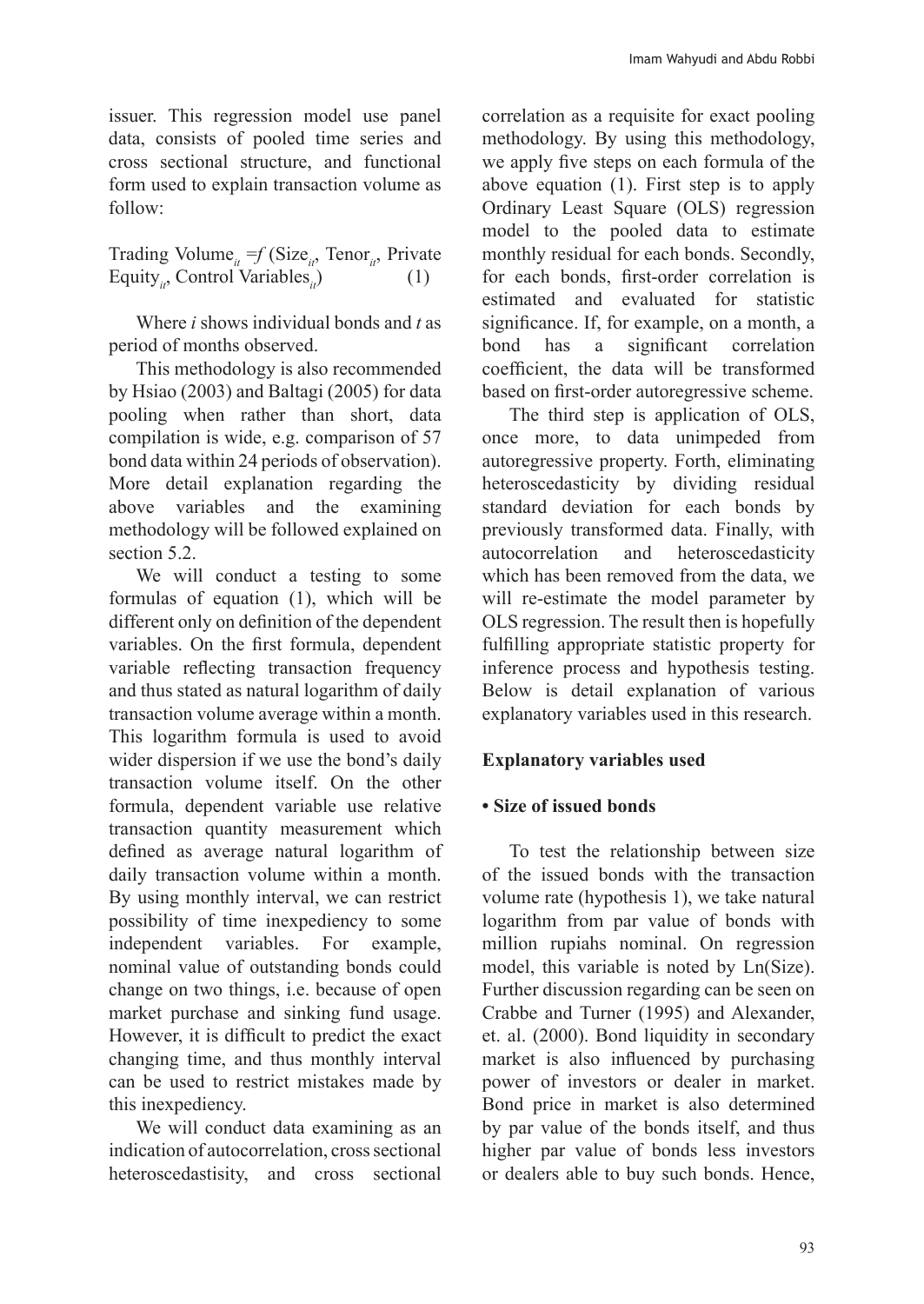this research will then hypothesize that higher par value of a bond, less liquid the bond is. This hypothesis is different with Alexaander, et. al. (2000).

#### **• Tenor of bonds**

In order to testing hypothesis 2 of this research, we put variable to measure bond seasoning. As explained earlier that relationship between tenor and volume is nonlinear, for transaction volume shows decreasing for the first 2 year of bond issuance and followed by stability on low rate (see Alexander, et. al. (2000) for further discussion). This 2-year cut-off is used according to Blume, Keim and Patel (1991) and Hotchkiss, Warga and Jostova (2002). Warga (1992) explained that this pattern might be reflecting a tendency of bonds to be included to investors' portfolio within the first two years of the bonds' tenor and thus traded sparingly after two years. Therefore, tenor as explanatory variable is stated as dummy which valued one if bonds have two years outstanding tenor, or less and can be value as nought if the bonds' tenor is longer than two years. But, generally, we hypothesize that bonds with less than two years outstanding since issued are more liquid that bonds outstanding more than two years.

#### **• Private stocks**

To test hypothesis 3, we include dummy variable which will be valued as one if bond issuer is private company, and valued as nought if the issuer is public company along such month. Based on built hypothesis, the dummy coefficient variable of private company's stock should be negative. This negative token show that private company's bonds are less liquid as a cause of less information received by investors. This hypothesis is following Alexander, et. al. (2000).

#### **Control variable**

In order to test for valid liquidity hypothesis, we conduct a control of various determinant factors of speculative nonliquidity components of volume. Control variables which will be added to this research are as follow:

#### • **Default risk = credit rating**

This variable is dummy variable which will be valued as one if the observed bonds are rated as CCC or lower, or not rated within a month, and will be valued as nought if the observed bonds are rated as B or higher. We use rating distribution as used by S&P, which consists of rating category A (AAA, AA and A), rating category B (BBB, BB and B), rating category C (CCC, CC and C), and default rating category (D). However, in this research, we define bonds with default risk once they rated in rating category C (see also Alexander, et. al. (2000)). Hence, the dummy variable coefficient should be positive if bonds with higher ex ante risk have higher volume.

#### • **Interest rate risk**

We used bonds duration to measure interest rate risk, which depends on the price when bonds are issued and its call provision (if any). As for the default risk dummy variable, duration coefficient should also be positive. If bonds are sold at price (exactly) below its nominal value, either having provision or not, then modified duration is used to calculate on the maturity date and the maturity date value (see Tuckman (2002)). Once bonds are sold above its nominal value and don't have call provision, we will also use modified duration. However, if bonds are sold above its nominal value and have call provision, then we will use following procedure. First, if not callable yet, we use duration to call,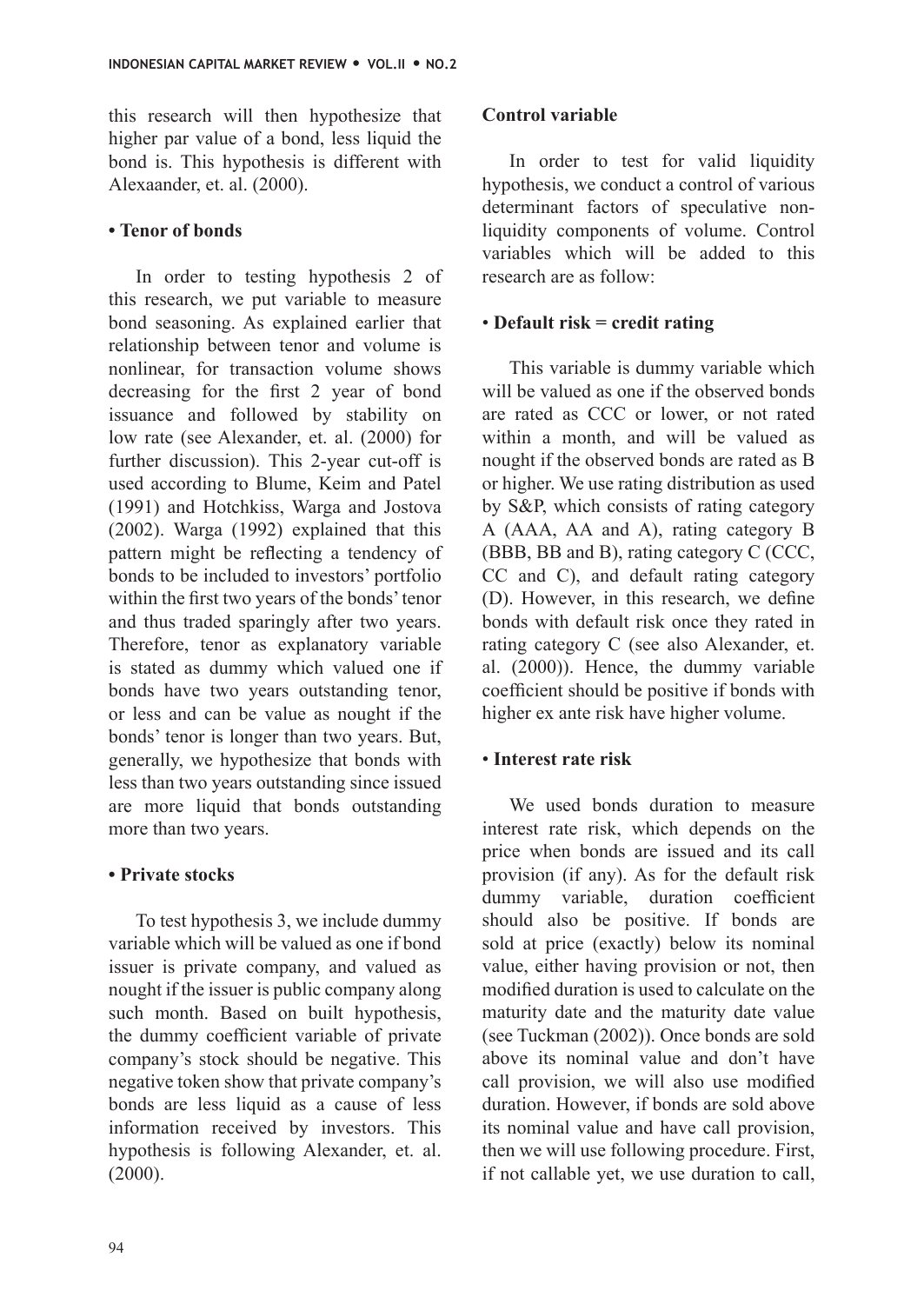which the same with its modified duration which is calculated on call date base and call price. Secondly, if callable is within a month, we will then use effective duration which is counted for 25 basis pointfluctuations (upward or downward shift) in its yield to maturity (see Alexander, et. al. (2000) for further discussion and Tuckman (2002)).

#### • **Price variability**

Price variability is defined as absolute average value of daily change percentages in price weighted average volume. We use price weighted average volume to minimize bid-ask bounce effect in this variable. Price variability should have positive relationship with transaction volume (to see deeper regarding the use of his variable, see Karpoff (1987) and Alexander, et. al.  $(2000)$ ).

Based on the above explanations of all dependent and independent variables, we noted model will be tested in this research as follow:

Trading Volume<sub>*it*</sub> =  $\beta_0$  + $\beta_1$  ln(Size)<sub>*it*</sub> + $\beta_2$ Tenor + β<sub>3</sub> Private Equity<sub>*it*</sub> + β<sub>4</sub> Credit Rating<sub>*it*</sub> +  $\beta_5$  Duration<sub>*it*</sub> +  $\beta_6$  Price Variability<sub>*it*</sub> + *u<sub>t</sub>* (2)

### **Result and Discussion**

#### **Data Analysis and Bonds' Daily Volume**

We analyze data from transaction note of Indonesia Stock Exchange (IDX) to 206 bonds since January 4<sup>th</sup> 2009 to March 9<sup>th</sup>

2009. Data used in this research are data of sovereign bonds, state-own enterprises' or even private company's bonds. Coverage of data used are price, volume, transaction time, coupon rate, sample bond rating. While also, data of price and daily transaction volume of stocks from non-sovereign bond issuer within the same period is needed as well.

Some transactions are conducted through brokers or dealers which reporting both side of a transaction, sale and buy. This practice results double reporting of the volumes traded<sup>1</sup>. In order to fix this matter, we try to separate between selling and buying transaction which has the same transaction time (date and hour), bond identity code, volume, price and yield. We later only use transaction data which are typically unique to be used in this research<sup>2</sup>.

Characteristics of 206 bonds used as sample can be seen on Table 1. Composition of 206 bonds are consists of 60 bonds issued by government (i.e. 47 sovereign bonds, 2 Islamic sovereign bonds, 5 retail sovereign bonds, 5 treasury bonds, and 1 SUKUK sovereign), 49 bonds issued by 18 stateowned or local state-owned enterprises, and 97 bonds issued by 53 private companies. From 71 state-owned/local state-owned company and private company, there are only 40 companies which stocks are traded publicly on IDX within the observed period, January  $4<sup>th</sup>$  2009 to March 9<sup>th</sup> 2009. This shows that IDX does not strictly requiring stocks of the bond issuer companies should also be traded publicly $3$ 

Table 1 also shows that average size of bonds is IDR 2,280 billion at par, which are relatively new wince the average time

<sup>1</sup> Furthermore, we found that 8168 of 8174 transactions are having this double book-keeping phenomenon. This is natural as found by Alexander, et. al. (2000: 186)

<sup>2</sup> Technically, we sort the data based on transaction time and then coding 1 and 0, which means that 1 shows the same transaction for all bonds' transaction characteristic. We later separating transactions with code 1 from 0, and use only transaction with code 0.

<sup>&</sup>lt;sup>3</sup> In this research, we found 31 bond issuer companies, which bonds are publicly traded, doesn't have stock that actively and publicly traded on the exchange. This is the same as policy of NASDR, as stated by Alexander, et. al. (2000:187).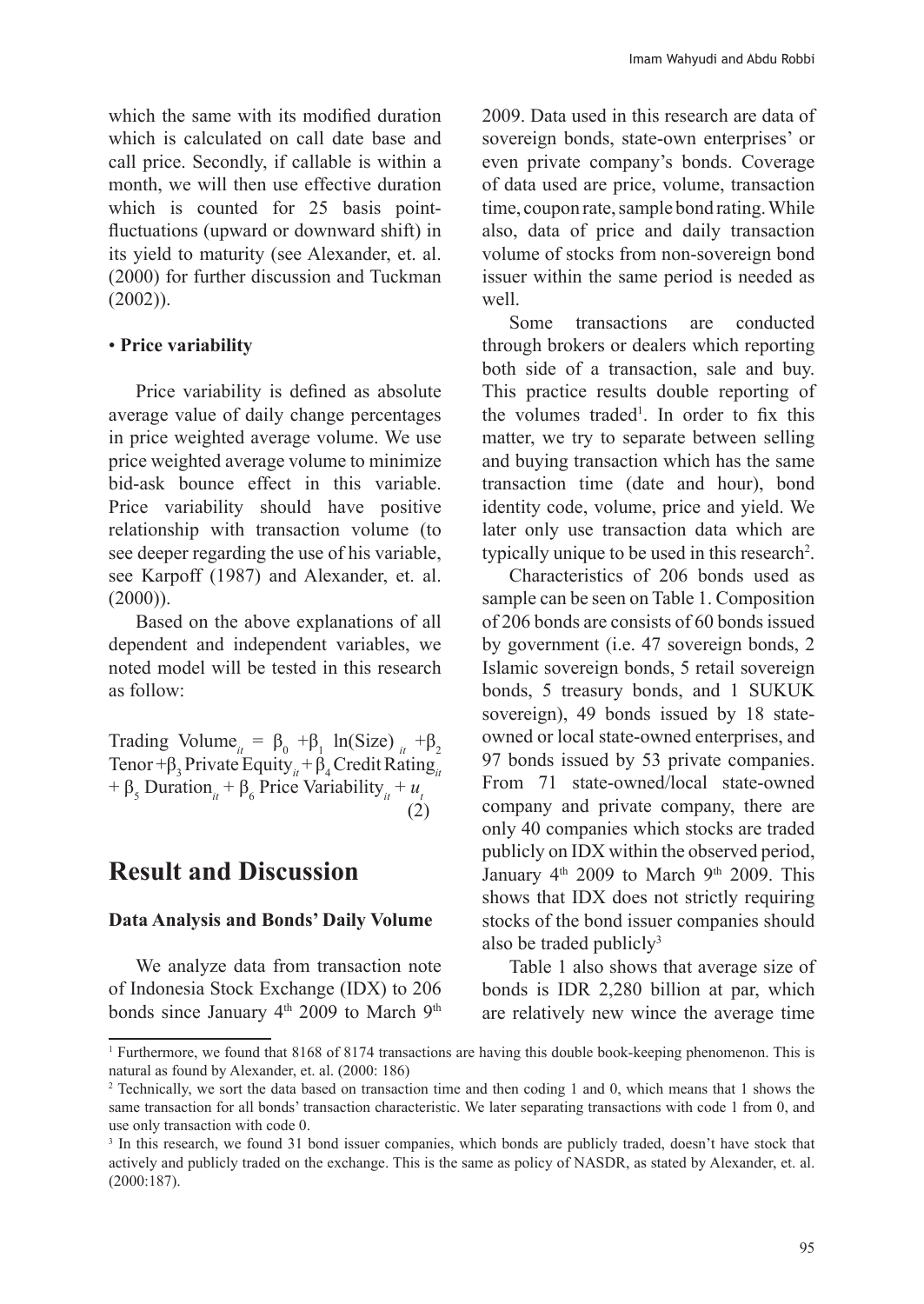from the issuance date is only 2.87 years, while bonds average tenor is 7.13 years and maturity date average is 4.25 years. As much as 99.50% bonds are listed within only 6 months from they're issued, and only 0.50% bonds are listed after 6 months (and less than a year) from the issuance. It is different with Alexander, et. al. (2000:187), where they found that more than 70% bonds are listed within 2 years after issuance, and less are listed within 6 months after issuance.

Table 1 also shows dissemination of bonds rating<sup>4</sup>, which shows that major bonds are rated as  $AAA^5$ , as much as 68 sovereign bonds (which consists of 60 bonds issued by government, 5 stated-owned corporation bonds, and 3 private company bonds), while 52 bonds rated as AA (which consists of 32 bonds issued by state-owned company and the rests are issued by private company), 54 bonds are rated as A (which consists of 9 state-owned bonds and 45 are private ones), 17 bonds are rated as BBB (which consists of 3 state-owned bonds, and the rests are private ones), 2 bonds rated as C (which all are issue by private company), and 6 bonds are rated as D (also fully issued by private company).

We calculated four volume measurements in order to acquire a complex and deep delineation trough perspective of frequency and quartile of bonds transaction, as shown by Table 2. Average daily transaction is an indicator of transaction frequency, as a percentage of days when bonds are traded at least once in that day. Meanwhile, average total bonds traded each day represent transaction volume.

Table 2 shows that bonds listed to the exchange are relatively rare to be traded, besides in small quantity. By using SEC (1991), bonds are categorized as actively traded if they are traded for at least by 2 transactions within a week. While on the other side, more than a half bonds are traded twice a week. Where from its 50% highest values, which are one-fifth bond transaction each day or equals to a single transaction a week<sup>6</sup>, which lower than previous reference of two transactions a week. Nevertheless, averagely, there are 0.86 transactions a day or 4.30 a week, which is higher than what is being requisite by SEC (1991).And also regarding other frequency measurement, where we found that almost three quarter of bonds traded are less than one-third of working days possible within the observed period, January  $4<sup>th</sup>$  2009 to March 9<sup>th</sup> 2009. Moreover, daily percentage average when bonds are traded for at least once, is only 22.12% of working days possible as long as the observed period. On the other side, quantity measurement, which is total of bonds traded each day, shows that more than 50% bonds have daily average volume of 47 bonds or more (at least IDR 470 millions at par)<sup>7</sup>.

Average volume of bond transaction each day is IDR 10.08 billion. Comparable with transaction volume expectation of SEC (1992) as much as IDR 1-3 million equals to IDR 10-30 billion, the above average volume of bond transaction is still lying on the expectation of SEC (1992). Furthermore, standard deviation of transaction volume is IDR 45.95 billion with median IDR 2.00 billion, and modus as much as IDR 1.00 billion. As stated by Alexander, et. al. (2000:190) that this transaction volume represents wants for transaction, not only institutionally, but also

<sup>4</sup> We just pick the last rating position on March 2009, where this rating distribution is based on S&P convention, and thus, if there are any differences on writing (e.g. using Moody's convention), adjustment of writing will then be done in order to make sure about standardization.

<sup>&</sup>lt;sup>5</sup> Assume that bonds issued by government are rated as AAA.

<sup>6</sup> We use convention that a week consists of 5 working days.

<sup>&</sup>lt;sup>7</sup> We use standard par value, USD 1,000.00 with the exchange, USD  $1 =$  IDR 10,000.00. This is done so that it is comparable with SEC standard. This note will be continuously used.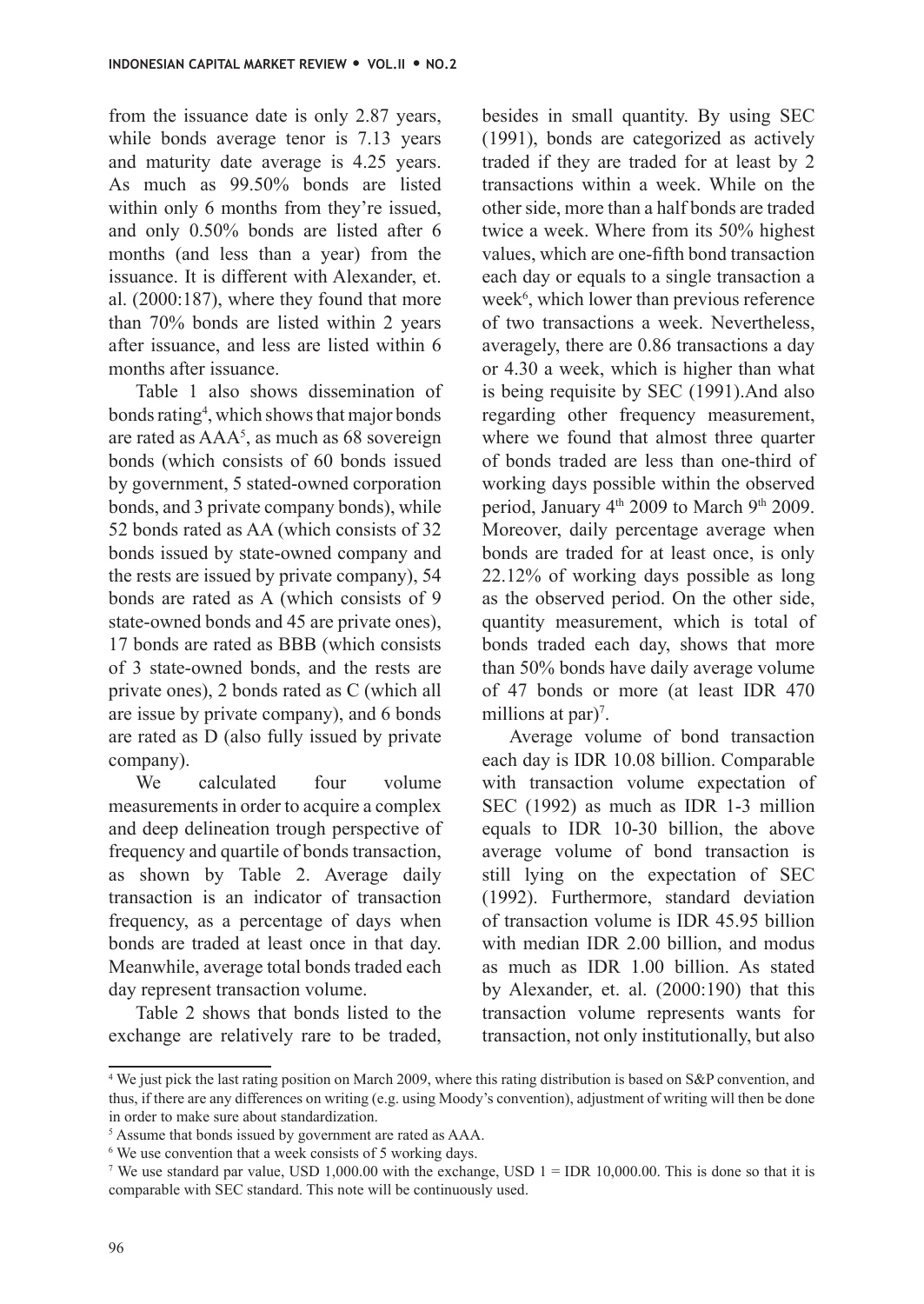#### Table 1. Statistic descriptive of 206 bonds traded within January  $4<sup>th</sup>$  2009 to March 9 th 2009

Sample consists of 206 bonds listed on BEI, at least within the observed period, January  $4<sup>th</sup>$  2009 to March 9<sup>th</sup> 2009, which issued by goverment, state-owned/local state-owned companies, and private companies. In this case, goverment issued bonds through Ministry of Finance (Departemen Keuangan RI). Average par value of outstanding bonds, total of bonds' age, maturity date, and bonds' date since issued. Bond rating use rating standard from S&P, which bonds rated by Moody's are adjusted to S&P standard. Bonds are rated since the end of March 2009 when we took data from Indonesian Stock Exchange.

| Total bonds issued                                                                         | 206             |  |
|--------------------------------------------------------------------------------------------|-----------------|--|
| Bonds issued                                                                               | 60              |  |
| Bonds issued                                                                               | 97              |  |
| Bonds issued                                                                               | 49              |  |
| Total issuer                                                                               | 72              |  |
| Government                                                                                 |                 |  |
| Private Company                                                                            | 53              |  |
| State-owned/local state-owned company                                                      | 18              |  |
| Average per value of outstanding bonds (in trillion IDR)                                   | IDR. 2.28 Tril. |  |
| Average maturity date (in years)                                                           | 7.13 years      |  |
| Average time until maturity date (residual time), implicatly since March 6 2009 (in years) | 4.25 years      |  |
| Average time since issued, implicatly since March 6 2009 (in years)                        | 2.87 years      |  |
| Age since listing (after issuance)                                                         |                 |  |
| Listed bonds 6 months after issuance                                                       | 198             |  |
| Listed bonds 1 year after issuance                                                         |                 |  |
| Listed bonds 2 years after issuance                                                        | $\mathbf{0}$    |  |
| Listed bonds more than 2 years after issuance                                              | $\Omega$        |  |
|                                                                                            |                 |  |
| Total bonds rated at March 6 2009 (assume that sovereign bonds are rated as AAA)           |                 |  |
| AAA                                                                                        | 68              |  |
| AA                                                                                         | 52              |  |
| $\mathsf{A}$                                                                               | 54              |  |
| <b>BBB</b>                                                                                 | 17              |  |
| C                                                                                          | 2               |  |
| D                                                                                          | 6               |  |
|                                                                                            |                 |  |

by dealer and retail investor. For example, the above description is relatively smaller than what is found by Alexander, et. al (2000:189-190), where half of bonds have transaction volume average as much as USD 1.771 million (calculated at par value of USD 1,000.00) by using bonds sample from high yield corporate bonds. While also relatively lower than what is found by Schultz (1998) for bonds sample from corporate categorized as investment grade and high yield bonds, which is natural that institution conducting transactions in larger size than dealer or even individual investors. This research also found as Schultz (1998) stated that median of transaction volume in an institutional fixed income data pool is few times higher than equity ones, as reported by Keim and Madhavan (1995).

Based on 40 stock price of companies that issue publicly traded bonds in exchange within the observed period, results that average value of equity transaction volume within the observed period is IDR 12.04 million (with standard deviation as much as IDR 37.26 million) and daily probability average of stock transaction is 64.77% of total working days.

Table 2 also indicates that there are wide variations, either in volume of transactions or average of transaction size. Average range of total bond transaction each day is between  $0 - 2.64$  transactions each day. Meanwhile, highest quartile of bonds traded each day is 53 bonds, and lowest quartile is 42 bonds each day. Average of transaction size also has a wide variation, which some transactions are trading more than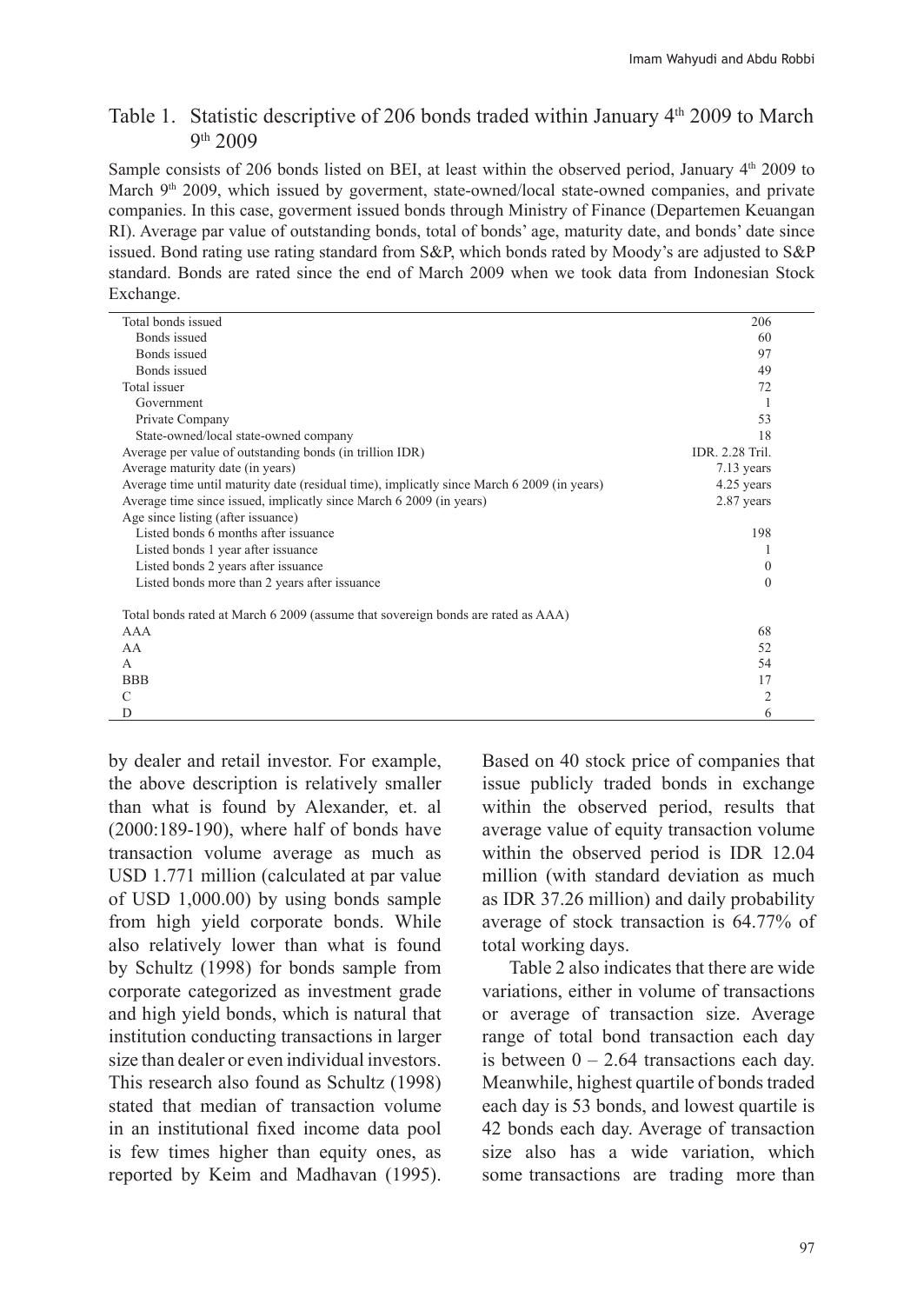|                      | Total bond transaction for Total bonds traded each Transaction size (in IDR Percentage of days when |         |          |                  |
|----------------------|-----------------------------------------------------------------------------------------------------|---------|----------|------------------|
|                      | each day                                                                                            | day     | billion) | bonds are traded |
| Average              | 0.86                                                                                                | 45.57   | 10.08    | 22.12%           |
| standard deviation   | (1.77)                                                                                              | (13.47) | (45.95)  | $(24.19)\%$      |
| Maximum value        | 12.13                                                                                               |         | 625.00   | 97.83%           |
| 25% highest quartile | 0.65                                                                                                | 53.00   | 5.00     | 30.43%           |
| 50% highest quartile | 0.20                                                                                                | 47.00   | 2.00     | 13.04%           |
| 75% highest quartile | 0.07                                                                                                | 42.00   | 1.00     | 4.35%            |
| Minimum value        | 0.02                                                                                                | .00     | 0.10     | 2.17%            |

#### Tabel 2 . Descriptive Statistic Regarding Bonds' Daily Transaction Activity

#### Table 3. Descriptive Statistic of Daily Stock Transaction Activity of Bond Issuer Companies

Data coverage is daily volume of 39 stocks of bond issuer companies which issued and listed within January 4th 2009 to March 9th 2009. We calculate transaction size by averaging each stocks value, and then do the same thing for all stocks. Day's percentage is calculated by dividing total days when stock are traded at least once at the same day, by total working days within the observed period, which are 44 days.

|                      | <b>Transaction Size</b><br>(in IDR million) | Percentage of<br>same day-stock<br>transaction |
|----------------------|---------------------------------------------|------------------------------------------------|
| Average              | 12.04                                       | 64.77%                                         |
| (standard deviation) | (37.26)                                     | $(38.82\%)$                                    |
| maximum value        | 224.82                                      | 100.00%                                        |
| 25% highest quartile | 8.42                                        | 100.00%                                        |
| 50% highest quartile | 0.48                                        | 80.68%                                         |
| 75% highest quartile | 0.01                                        | 17.61%                                         |
| minimum value        | 0.00                                        | $0.00\%$                                       |

500,000 bonds per transaction (assumed in IDR 1 million par value), while some others trade less than 1,000 bonds each day. And also with the percentage of day bonds are traded, also have a wide variation, which some bonds are traded more than 90.00% of total working days while others are less than 5.00% of total working days feasible to be traded<sup>8</sup>.

We also study total volume distribution of bonds sample in order to investigating how big the activity of bond market is handled each day and how high the possibility of total volume variability are. This is exactly as what have been done by Alexander, et. al. (2000:190) in his research of high-yield bond transaction. Figure 1 shows total daily volume distribution of market within the observed period. It can be seen that high volume is cultured within the range above 175 bonds. Around 80% of total working days when bonds are possibly traded, bond transaction volumes in IDX are over 175 bonds, while also some bonds traded less than 10% of total days, which are 25 bonds.

Transaction volumes stated on Table 2 and Figure 1 shows that higher bonds are traded each day, along with higher percentage of days when those bonds are traded for at least once a day. A little bit different result is found on Alexander, et. al. (2000:190-191) that market of highyield bonds are relatively less liquid and characterized by sporadic transaction (see also SEC, 1991:10). He found that highest volume of transaction is within the interval of  $50,000 - 150,000$  bonds, which are almost 60% of total days, volumes of transaction are over 100,000 bonds.

As stated by Alexander, et. al. (2000:190-191) that appropriate way to measure volume relative to the market, which is IDX, is by comparing bonds transaction to stock's volume of transaction. We use the same market, which is IDX. This

<sup>8</sup> In order to calculate volume of stock transaction, we use data of daily stock transaction provided by www. finance.yahoo.com. Although there are 206 bonds listed and traded on Indonesia Stock Exchange (IDX) within period January 4th 2009 to March 9th 2009, with 71 issuer companies (state-owned/local state-owned or private companies), but there are only 39 companies which stocks are listed and publicly traded on IDX within the observed period. While the rests are private stocks.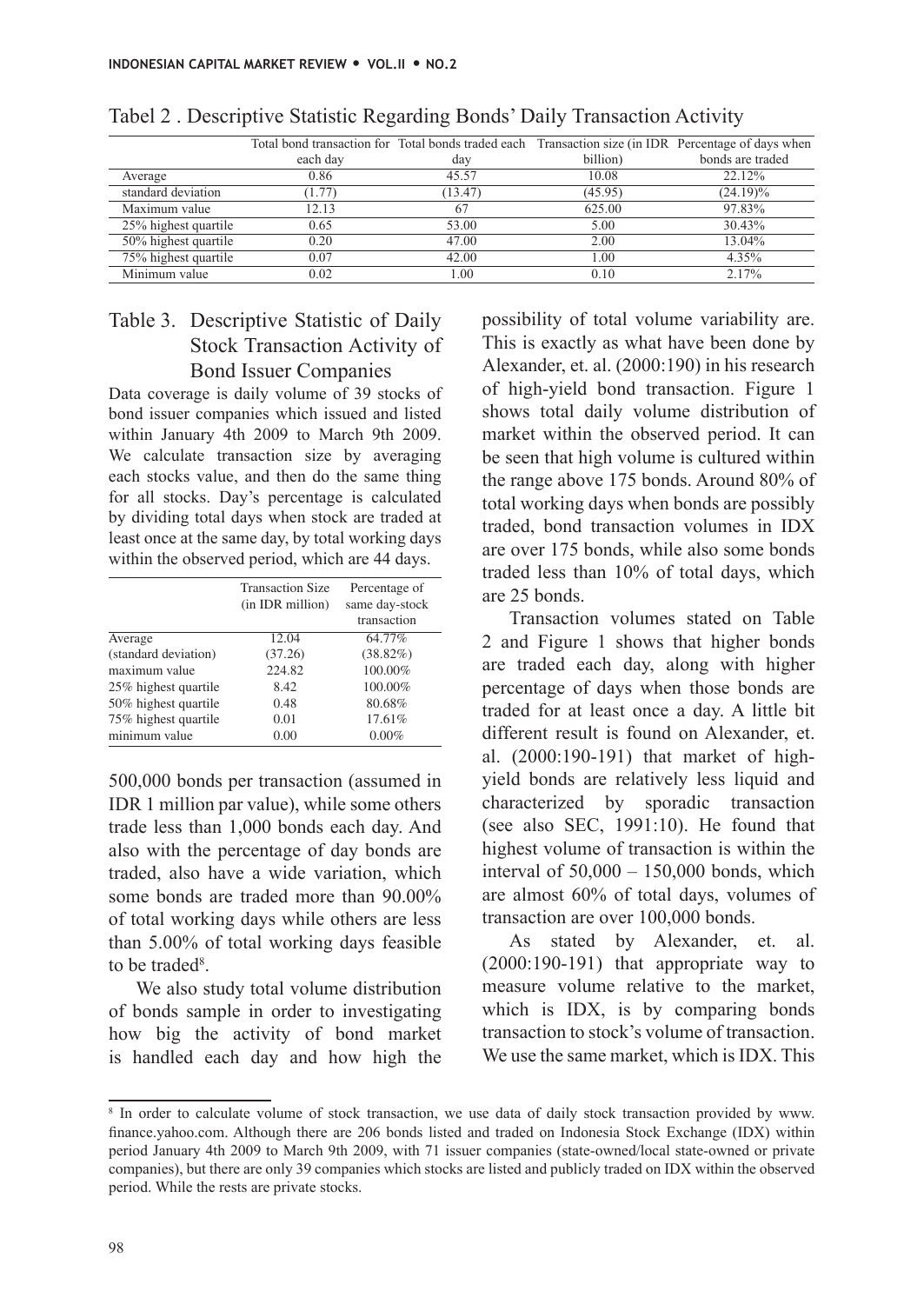Figure 1. Frequency Distribution of Total Daily Volume of Transaction. Data Coverage Transaction Volume of 206 Bonds Traded and Listed On IDX within the Observed Period, January 4th 2009 to March 9th 2009.



#### Table 4. Descriptive Comparison of Bond Volume of Transaction to Stock's Transaction

This table observed daily volume of 39 public stocks of bond issuer companies within the observed period. Average daily volume of market transaction is denominated in IDR. This data of stock transaction is obtained from www.idx.co.id. Daily average volume of each bond is reported in IDR and stated in every volume deciles value. It also shows total daily transaction of bonds and total daily bonds traded for each decile within the observed period, January  $4<sup>th</sup>$  2009 to March 9<sup>th</sup> 2009.

| <b>Stock Deciles</b> | Stovks' Average Daily Volume of | Total daily transaction of bonds | Total daily traded bonds |
|----------------------|---------------------------------|----------------------------------|--------------------------|
| Volume               | Deciles (IDR denominated)       | deciles                          |                          |
|                      | 15,156                          | 112                              |                          |
|                      | 64,000                          | 141                              |                          |
|                      | 77,609                          | 32                               |                          |
|                      | 247,087                         | 39                               |                          |
|                      | 3,087,534                       | 52                               |                          |
| n                    | 5,366,057                       | 62                               |                          |
|                      | 10,731,732                      | 88                               |                          |
| 8                    | 11,211,595                      | 76                               |                          |
|                      | 16,259,411                      | 50                               |                          |
| 10                   | 224,817,273                     | 121                              |                          |

observation does not meant to determine importance level relative between two markets, which are bond market and stock market. However, it might be better to provide comprehensive understanding of transaction volume of bonds. We choose to comparing volume of market value to avoid a type of comparison between "apples and oranges" which appears once other measurement of volume is used (see Alexander, et. al. (2000:191)).

Table 3 shows this comparison within the observed period<sup>9</sup>. To formulate standard comparison, we divide the stock's volume of transaction into ten deciles based on the average of daily transaction volumes with IDR denominated. Alexander, et. al. (2000:191) stated that it is possibly misled between transaction behavior of stock market and bond market, which stock market is often use a specialist's skill, while on contrary, bond market uses dealer in all

<sup>9</sup> See note 9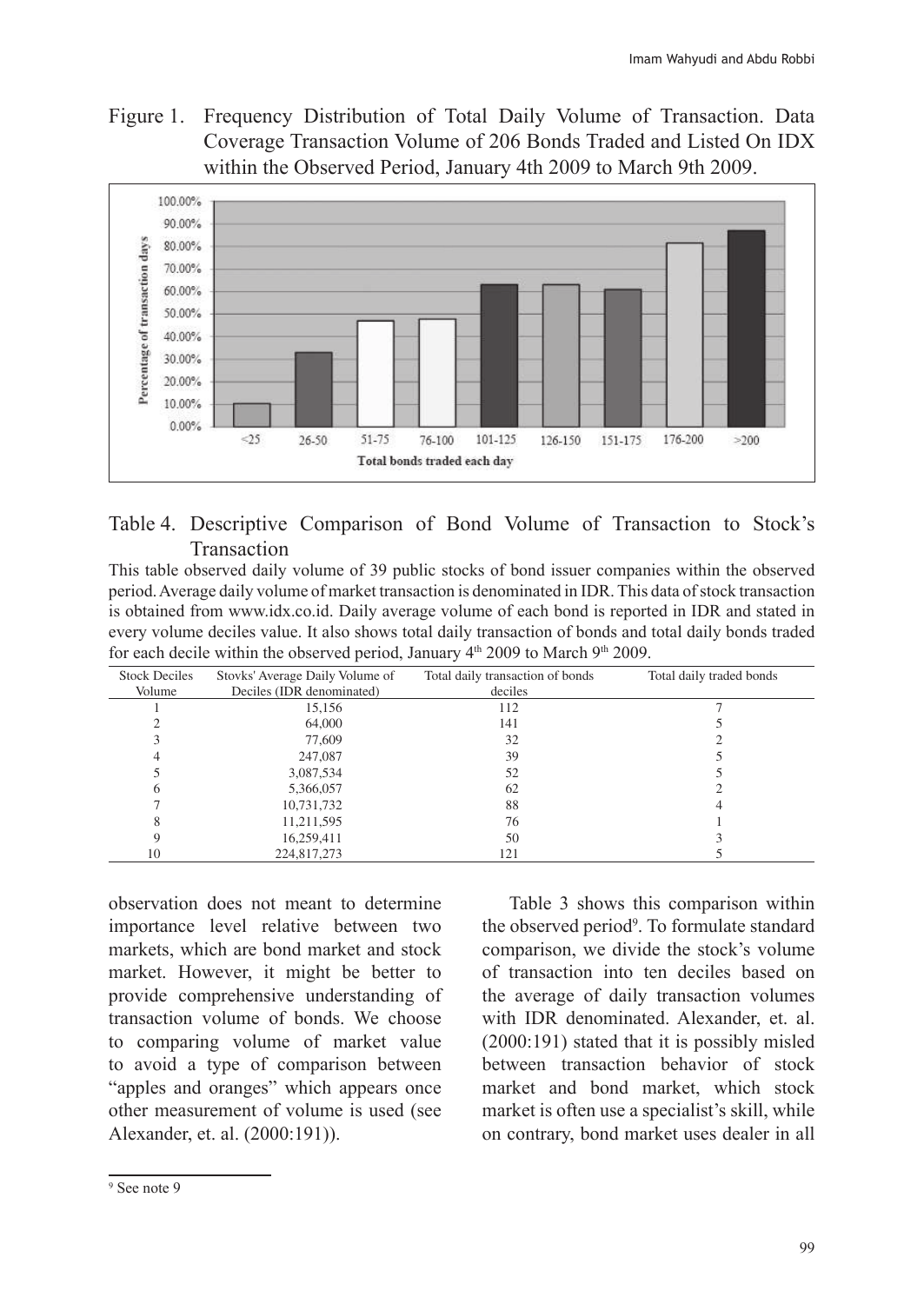of its transaction<sup>10</sup>. Nevertheless, we don't get enough data to support their statement, and moreover, it is possible to use dealer's skill for both markets, either stocks or bonds.

Based on Table 4, the highest daily transaction volumes within the observed period are laid on deciles 2, 10 and 1 of average daily stock volume of transaction. This is also happens to the total daily traded bonds. As can be seen on the above Table 4, we found interesting behavior that more liquid stock market; more liquid bond market is, while the same thing also happens if the stock market is extremely less liquid. This is different to Alexander, et. al. (2000:192) which liquidity rate of bond market is laid on deciles 8 (for NYSE) and deciles 9 and 10 (for Nasdaq).

Table 5 shows growth statistic of bond market in IDX within the observed period, January  $4<sup>th</sup>$  2009 to March 9<sup>th</sup> 2009. Two daily volume measurements, which are total average transaction and total average bond traded, are reported for each observed month. Please noted that (a) data on January and February 2009 cover full normal transaction time period; (b) there are no significant changes on total bonds listed and publicly traded in IDX; and (c) data for March 2009 only covers 5 days transaction.

It can be seen from Table 5, that there is continuous decreasing of total transaction each day, begins on February 2009 to March 2009, and also with total average daily bonds traded within the same period. As has been stated above that March 2009 only covers 5 transaction days, and thus total average of daily traded bonds can't be

directly compared. This follows the highest total transaction will be in the middle or at the end of the month. However, since we only focus to the average value, direct comparison cannot be implemented.

#### **Analysis for Determinant Factors of Bond Volume of Transaction**

Regression model covers data of 206 bonds within January 4<sup>th</sup> 2009 to March 9<sup>th</sup> 2009. Data period is three months (which 21 transaction days on January 2009, 20 on February, and only five transaction days on March 2009), which 206 bonds are still observed within the period, though not all of them are traded every day. Total pooled observation points are 423 points. Appropriate pooling methodology still suggests a data testing for autocorrelation, cross-sectional heteroscedasticity, and  $cross-sectional correlation<sup>11</sup>. Especially,$ for all version of formula  $(1)$ , Ljung-Box<sup>12</sup> test of residual from the first OLS formula indicating an autocorrelation, which Q-statistic test result shows significance < 0.01. The same thing also valid to Q statistic testing for residual quadrate volume of the first OLS equation, which also indicates that there is a heteroscedasticity on the residual<sup>13</sup>. Alexander, et. al.  $(2000:195)$ explained in his observation that the appearance of autocorrelation seems to related to bonds liquidity, when these things are tend to make dealers getting easier to manage their supply (bonds), rather than if this (autocorrelation) does not exist<sup>14</sup>.

This research will only conduct a treatment of autocorrelation and

<sup>10</sup> NYSE (1997:18) reported that in year 1996, specialists have conducted bid-ask transaction for 18% of all volumes of stock

<sup>&</sup>lt;sup>11</sup> See Alexander, et. al. (2000) for further discussion.

<sup>&</sup>lt;sup>12</sup> Ljung-Box test is used to the null hypothesis that there is no autocorrelation until lag k by using Q statistic test.

Q statistic test on lag k is defined as QLB =  $(n+2)\sum_{n=k}^{\infty} j^{\text{th}}$  which  $\tau_j$  is j<sup>th</sup> autocorrelation and n is total observation.

Q statistic test can also be used all at once, to test whether series are white noise. Further discussion regarding this matter can be seen on Ljung and Box (1979).

<sup>&</sup>lt;sup>13</sup> Please look into the Appendix to see the result of autocorrelation and heteroscedasticity test.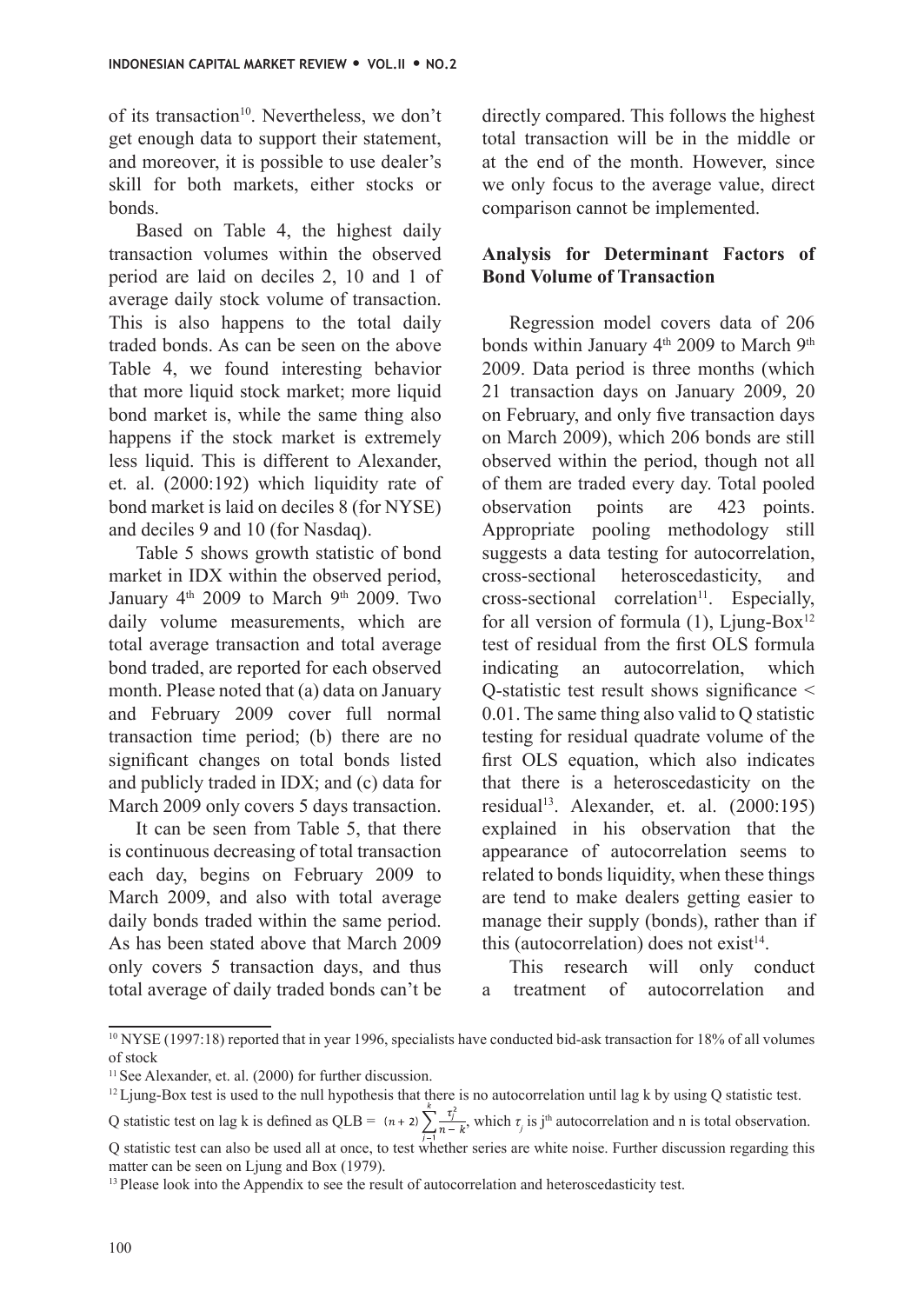|          | TTUHSUULIVII VOIUIIIU  |                        |
|----------|------------------------|------------------------|
|          | Average of total bonds | Average of total bonds |
|          | transaction each day   | traded each day        |
|          | (standard deviation)   | (standard deviation)   |
| $Jan-09$ | 1.01                   | 46.00                  |
|          | (1.90)                 | (17.91)                |
| Feb-09   | 0.18                   | 45.30                  |
|          | (0.60)                 | (9.07)                 |
| Mar-09   | 0.03                   | 44.80                  |
|          | (0.01)                 | (6.57)                 |
|          |                        |                        |

| Table 5. Growth of Bonds' Daily |  |  |
|---------------------------------|--|--|
| <b>Transaction Volume</b>       |  |  |

heteroscedasticity in residual of the first OLS model, while all at once, only divide all observed data by the first residual model. This is a little bit different with what has been conducted by Alexander, et. al. (2000), which they conduct two adjustments as has been explained before in the research methodology. Approximation method designed by Alexander, et. al. (2000) follows Newey-West method which separately estimates autocorrelation coefficient for each bond and adjusting data which value of those autocorrelation coefficients significantly different from null.

Table 6 shows result of pooled time series and cross-sectional regression with OLS to the equation (2) which uses two measurements of transaction volume, i.e. total average of daily traded bonds and average daily transaction volume of bonds (denominated in IDR billion). Both measurements presented in two forms, i.e. its real value and also its natural logarithm. We also implement random effect testing with Hausmann testing to test the null hypothesis that there is random effect in cross sectional. Resemble result also found that, either getting random/fixed effect included to the cross sectional or not, where the Hausmann test can't reject the null hypothesis<sup>15</sup>. We did not test random/ fixed testing to time series, as a matter of the amount of time series data is only 3 months<sup>16</sup>.

From the above result of Hausman testing, only equation 1 [ln(transaction)] which the test result doesn't reject the null hypothesis that there is random effect, while the other three equations [transaction, ln(volume), and volume) are stated conversely. Based on this Haussman testing, we write down on Table 6 equation 1 [ln(transaction)] with the result of pooled time series and cross sectional data with random effect while the rests are without effects. We use two forms of transaction volume measurement, i.e. real value and its natural logarithm value. This is also conducted by Crabbe and Turner (1995) dan followed by Alexander, et. al. (2000), which found that the statistic result of natural logarithm of size and its own size are equals.

Table 6 also shows that model conformity between dependent and independent variables, which means the ability of independent variable to explain dependent variation, is sufficiently good. This is shown by the value of  $\mathbb{R}^2$  (adjusted to variable degree of freedom) is more than 75.00% (excluded model 4, which only 46.22%, although this value is acceptable for social and economic-based researches). F-test statistic value is also shows that there is a significant relationship between the independent variables and various bonds volume of transaction as its dependent, which all models are significant at level 1.00%, especially for dependent transaction and ln(volume). Moreover, there are only two independent variables, i.e. duration and price variability, which significant

<sup>&</sup>lt;sup>14</sup> However, the autocorrelation test results dependency of transaction volume in current month with the previous month. This matter is not the main discussion in this research, and thus we will not getting further into it.

<sup>&</sup>lt;sup>15</sup>This result also found by Alexander, et. al. (2000), which value of coefficient and t-statistic test are still the same, either using random effect or not.

<sup>&</sup>lt;sup>16</sup>We also found that the result of pooled time series and cross sectional regression are the same with the result of cross sectional regression.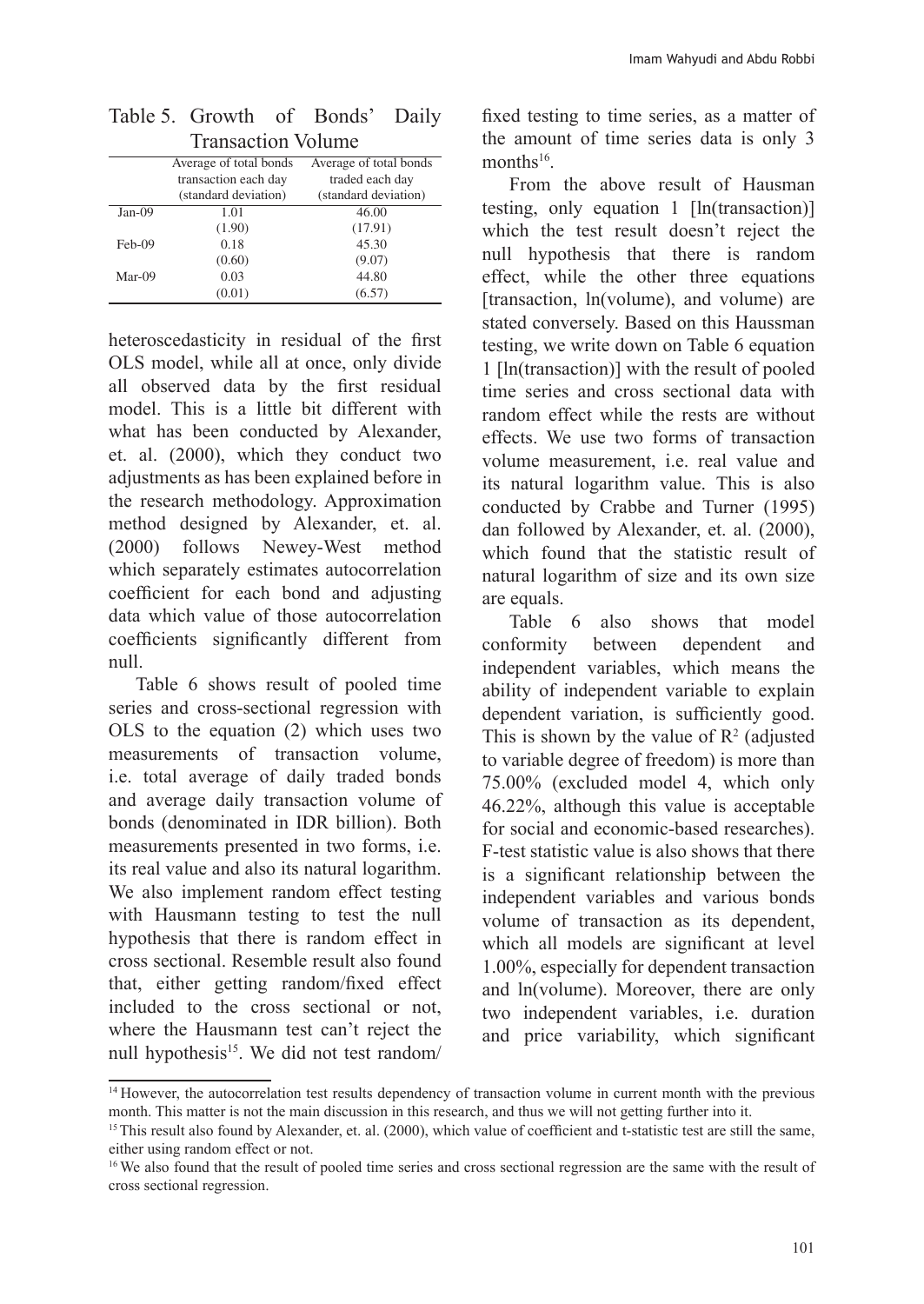#### Table 6. Regression Result of Pooled Time Series and Cross Sectional Series of Determinant Factors of Bonds Transactions.

This table shows the result of parametric estimation of regression model with OLS of pooled time series and cross sectional data, applied to various factors which predicted ableto explain variations of bonds transaction volume, as defined below:

Trading Volume<sub>*i*</sub> =  $+\beta_1 \ln(Size)_{it} + \beta_2$  Tenor  $+\beta_3$  Private Equity<sub>it</sub> +  $\beta_4$  Credit Rating<sub>it</sub> +  $\beta_5$  Duration<sub>it</sub> +  $\beta_6$  Price Variability<sub>*it*</sub> + *u*<sub>t</sub>

Data coverage various measurement of monthly transaction activity of 206 bonds within the observed period, January 4<sup>th</sup> 2009 to March 9<sup>th</sup> 2009. The dependent variable defined in 4 forms, i.e. (1) natural logarithm of total average of daily transaction volume within related month [ln(transaction)], (2) total average of daily transaction volume within related month (transaction), (3) natural logarithm of daily transaction volume average within related amount, denominated in IDR billion [ln(volume)], and (4) average of daily transaction volume within related month, denominated in IDR billion (volume). OLS regression model is adjusted to the possibility of autocorrelation and heteroscedasticity all at once, by dividing data with residual obtained from the first regression. Size is defined as bonds par value, denominated in IDR billion, while tenor is dummy variable which valued 1 if bonds have been traded more than 2 years, and nought in contrary. Private equity is dummy variable which will be valued 1 if bonds are issued by government or corporation (either state-owned/local state-owned company or private company), which stocks are not publicly traded and rated as B, and contrary, it will be valued as nought, if others. Duration is bonds modified duration of its salvage value until its maturity if bonds are traded at prices lower or equal with its par value. Modified duration will still be although bonds are sold higher than its par value, as long as it is not callable bonds. However, for bonds sold above its par value and are callable, the duration is measured as the same as modified duration to call. And if bonds are callable, the duration then will be the same as its effective duration. Price variability is a monthly average absolute value of daily percentage changes in volume weighted price. Note: (a) value below parenthesis is standard error, (b) token \*\*\* is significant at level 1%, (c) token \*\* is significant at level 5% and token \* is significant at level 10%.

| Independent Variable (paranthesis token)    | Ln (transaction) | Transaction    | Ln (volume)   | Volume        |
|---------------------------------------------|------------------|----------------|---------------|---------------|
| Intercept                                   | 1.2945           | 0.4516         | 0.8905        | 0.1978        |
|                                             | $(0.5343)$ **    | $(0.1488)$ *** | $0.2931$ ***  | $0.1092*$     |
| Ln (size, denominated in IDR billion) $(-)$ | $-0.3775$        | $-0.0526$      | $-0.5439$     | $-0.2754$     |
|                                             | $(0.0311)$ ***   | $(0.0073)$ *** | $0.0262$ ***  | $0.1189$ **   |
| Size, dummy $(-)$                           | $-0.4406$        | $-0.0822$      | $-0.0364$     | $-1.7166$     |
|                                             | $(0.0915)$ ***   | $(0.0081)$ *** | 0.1015        | $0.6262$ ***  |
| Private equity, dummy (-)                   | 0.6814           | 0.2163         | 3.7754        | 0.9436        |
|                                             | $(0.0851)$ ***   | $(0.0195)$ *** | $0.0917$ ***  | $0.4018$ **   |
| Credit rating, dummy $(+)$                  | $-2.5564$        | $-0.6797$      | $-6.6782$     | $-7.2794$     |
|                                             | $(0.4360)$ ***   | $(0.0752)$ *** | $0.2802$ ***  | $2.2055$ ***  |
| Duration $(+)$                              | 0.1433           | 0.0852         | 0.4283        | 1.7149        |
|                                             | $(0.0297)$ ***   | $(0.0058)$ *** | $0.0414$ ***  | $0.3173$ ***  |
| Price variability, in $\%$ (+)              | 0.3474           | 0.1121         | 0.4045        | 0.4207        |
|                                             | $(0.0271)$ ***   | $(0.0066)$ *** | $0.0349$ ***  | $0.1223$ ***  |
| $R^2$ (adjusted)                            | 0.7633           | 0.9958         | 0.9511        | 0.4622        |
| F-statistic                                 | 226.7825 ***     | 16698.230 ***  | 1363.4380 *** | $61.1678$ *** |

at level 1.00% and appropriate to the expected token. While for the rests are also significant, except for model 3 [ln(volume)] at dummy variable of tenor, but with unexpected token.

Coefficient in four models are significantly shows that, *ceteris paribus,*  higher par value of bonds, rarely traded they are (less liquid). This is appropriate with the fact that transaction behavior in market that ability of market to absorb bonds are depends on bond price in market, which is determined by the par value of bond itself.

Hence, higher par value of bond, causes it to be less liquid. If the bonds are forced to be sold, then it is possible to be sold with relatively high discount. This invention is different with Alexander, et. al. (2000:199- 200), SEC found that higher par value, positively correlated with its transaction liquidity rate.

Negative coefficient on dummy variable, tenor of bonds, also support hypothesis that bonds are tend to more actively be traded within the first two years since issued, rather than bonds with tenor is more than two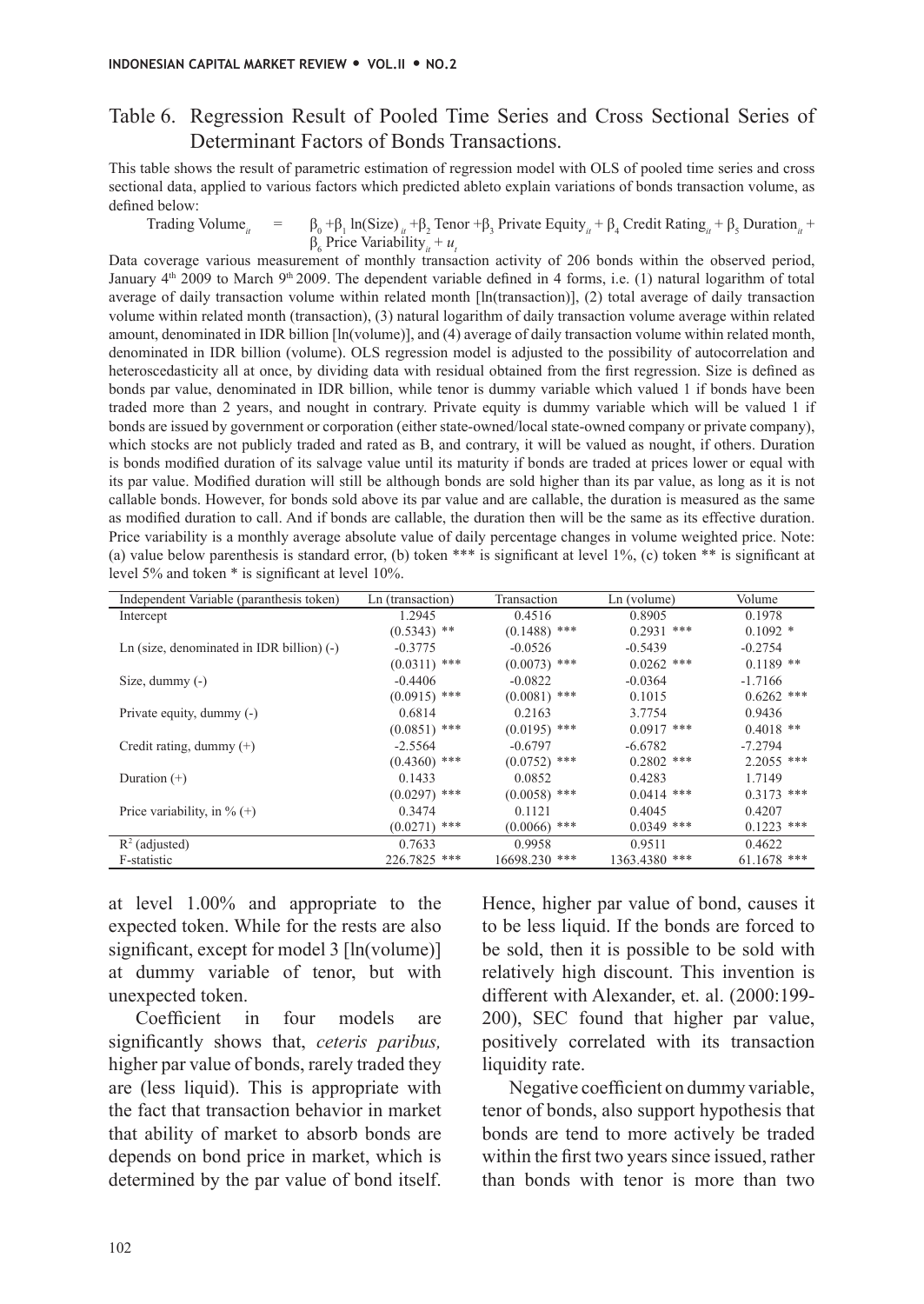years. Because, once bonds are good, then it will be absorbed into passive portfolio, as stated by Alexander, et. al. (2000). We also find other reasons that after two years traded and being known that bonds are very risky, then it will be less investor or dealer who are brave to transaction speculatively of the bonds. This is alternative reason of illiquidity bonds which has been traded for more than two years.

Positive coefficient for dummy variable of private equity on Table 6 does not supporting hypothesis that, *ceteris paribus,*  bonds issued by private company are tend to be less active than bonds issued by public company. This might be caused by (1) private companies being sample of this research are sending much information than public ones, although they are private; (2) higher volume might also be a reason of bond role when this is the only way to invest on companies which stocks are not publicly traded. For equity is not available, many investors choose to invest on bonds issued by those companies rather than invest to equity of the same type of companies. This might be happen if, company's performance is good, and predicted to be steadily good or even fundamentally better. Hence, more demand of transaction by investor, which might be higher than the effect of less information given by private company, aim to higher volume of transaction for private company rather than public company.

In order to make sure that there is no perfect multicolinearity between two variables, duration and price variability, we carry out Pearson correlation test to test null hypothesis that correlation between the two variables is nought. We

found that a correlation between the two independent variables is at -0.056, and thus insignificantly different from nought. Result of Pearson correlation testing is shown by Table 7. Meanwhile, a reason of using average of absolute value from daily changes percentage to the volume weighted price is to avoid possibility of heteroscedasticity, as stated by Karpoff (1987) in Alexander, et. al. (2000).

Reason alternative (3) is that bonds traded by government and state-owned/ local stated-owned company, which their default risks are relatively lower than private public company, which government and some state-owned/local state-owned don't have equity that is publicly traded. Thus, investors and dealers will feel more secure to conduct transaction speculatively with bonds issued by private company. This is might be caused by although bonds are bought, those bonds are not liquid anymore, investors still have assurance to have its coupon (if any) paid and its principal when mature (assumed to be guaranteed by government).

Each control variable shows behavior as has been hypothesized, except for dummy variable of credit rating. Not only interest rate risk (duration) and variability/volatility of price seems to be as a determinant of volume speculative component of bonds transaction. For duration, positive coefficient which significant in regression model either with dependent variable of transaction volume (natural logarithm or even its real value) or transaction volume (natural logarithm or even its real value) are tend to confirming that transaction volume can also reflecting interest rate risk. This

Table 7. Result of Correlation Testing to Two Variables; Duration and Price Variability.

|                    |                     | <b>DURATION</b> | <b>VARIABILITY</b> |
|--------------------|---------------------|-----------------|--------------------|
| <b>DURATION</b>    | Pearson Correlation |                 | $-0.056$           |
|                    | Sig. (2-tailed)     |                 | 0.249              |
|                    |                     | 423             | 421                |
| <b>VARIABILITY</b> | Pearson Correlation | $-.056$         |                    |
|                    | Sig. (2-tailed)     | 0.249           |                    |
|                    |                     | 421             | 612                |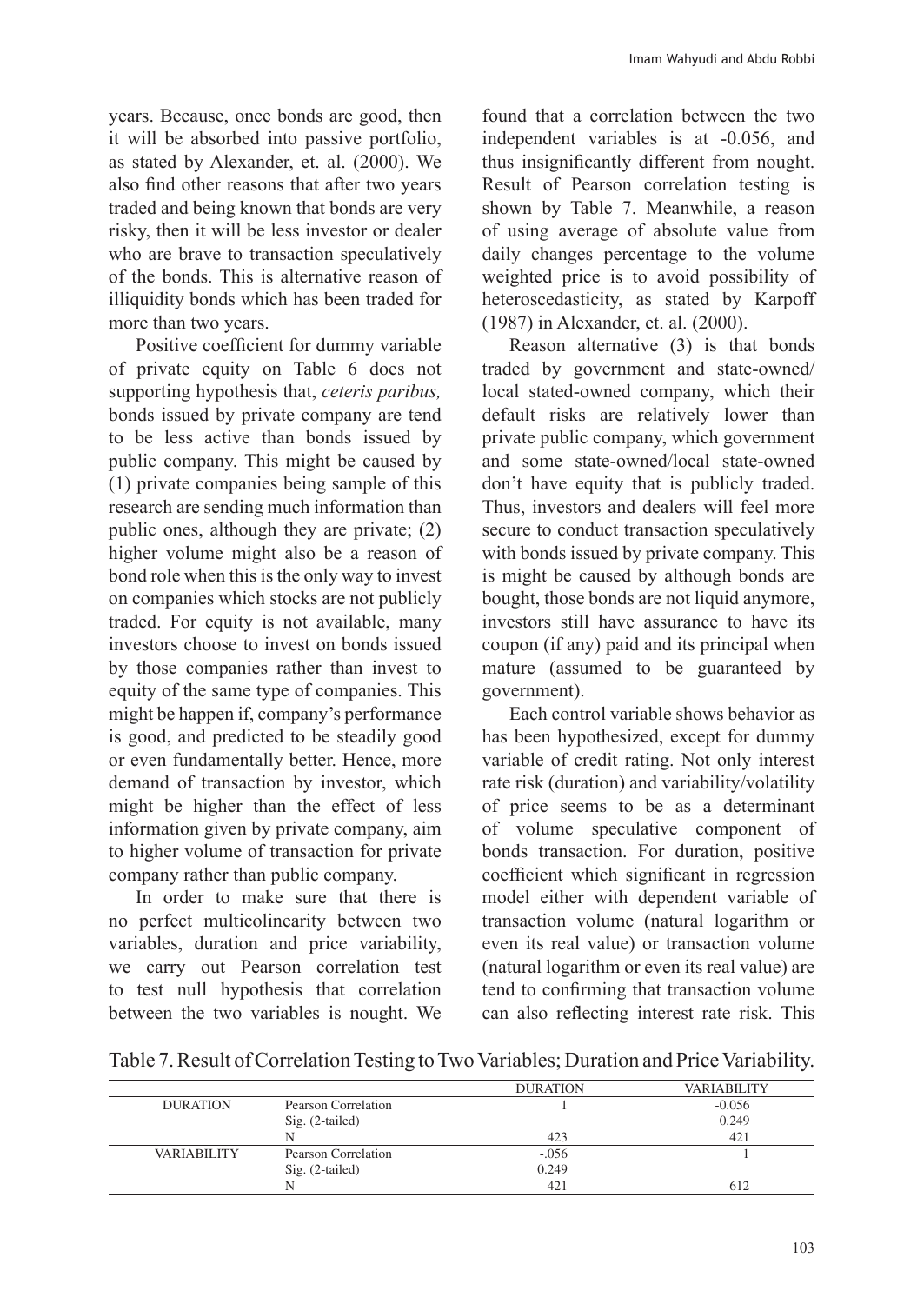invention is resembled to Alexander, et. al. (2000), except for duration variable, which in fact has negative token, is different with what they hypothesize. Meanwhile, if prices are not too sensitive to interest rate changes, then transaction volume should also not too sensitive to the interest rate risk. As stated by Alexander, et. al. (2000).

Earlier researcher hypothesized that bonds with higher default rating (which ex ante for rating C or lower) are tend to have higher volume of transaction. As stated before that better bonds are, which A-rated or higher, higher probability they are to be absorbed by passive portfolio. Nevertheless, bonds which rating is closer to default will be less liquid. Moreover, these bonds are prone to be avoided by investor to be bought, although by speculative trading. Hence, it is proper if the dummy variable coefficient of credit rating has negative token.

### **Conclusion**

We observe bonds volume of transaction and various implications to its liquidity. Result of some prior researches did not support the influence of size (par value) of bonds and tenor to its liquidity. Nevertheless, this research carries out a result that higher size (par value) of bonds, longer outstanding time of it since issued (tenor of bonds), and thus follow to seldom traded, which finally affect to less liquid those bonds are.

We also studied that the activity of bond secondary market is also affected by equity status of company which issue bonds. Our invention shows that bonds of private company are tend to be more active rather than public company ones. This is converse to the hypothesis that bonds of private company should be less liquid for its regulation regarding information disclosure is more flexible than public company regulations are. We presume that this might be endorsed by the fact that bonds are the only way to invest to the company, which do not have stocks publicly traded. This can be understood if investors know that current and forecasted performance of private company are fundamentally good. Thus, successor research is needed to explore this substitution effect furthermore.

With many inventions, this research is then expected to give a part of contributions to academician in order to develop pricing methodology of bonds, which appropriate to the market condition of bond market in Indonesia. Inference analyses of various external factors which influence bond yield spread, add an empirical-based literature to the testing of various determinant factors as one measurement of bonds. Liquidity is a typical component in yield spread, while to the practitioners, results from this research are hopefully able to be used as a basis of decision making related to bonds, either in pricing, risk mitigating or even valuation of portfolio performance in general.

### **References**

- Admati, A.R. and Pleeiderer,P. (1988), A Theory of Intraday Patterns: Volume and Price Variability, *Review of Financial Studies*, 1, 3-40.
- Alexander, G.J., A.K. Edwards, and M.G, Ferri. (2000), The Determinants of Trading Volume of High-Yield Corporate Bonds, *Journal of Financial Markets*, 3, 177-204.
- Amihud, Y. and Mendelson, H. (1991), Liquidity, Maturity, and the Yields on U.S. Treasury Securities, *Journal of Finance*, 46, 1411-25.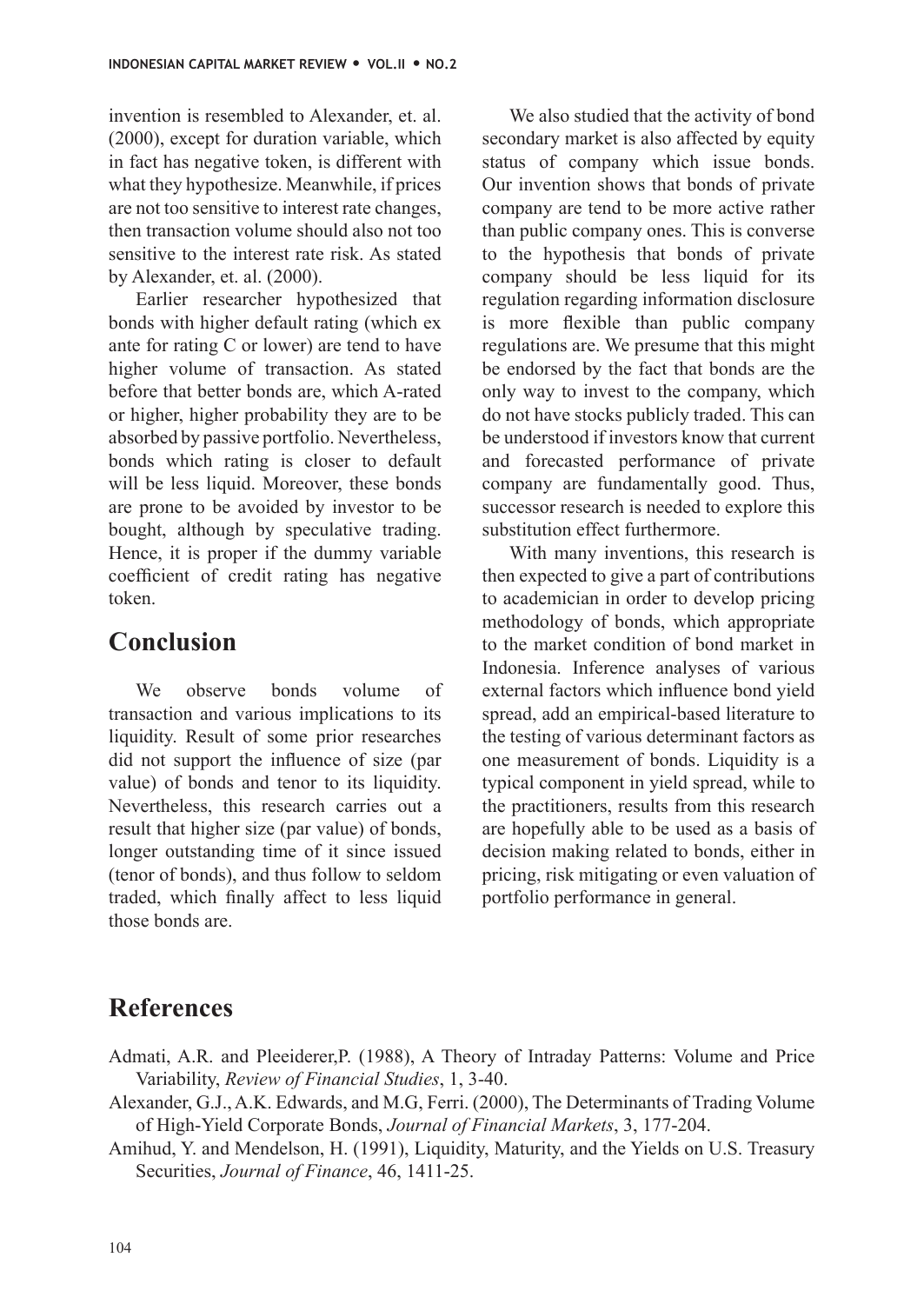- Baltagi, B.H.(2005), *Econometric Analysis of Panel Data 3rd Edition*, John Wiley & Sons, Ltd.
- Bamber, L.S. (1986), The Information Content of Annual Earnings Releases: A Trading Volume Approach, *Journal of Accounting Research*, 24, 40-56.
- Bamber, L.S., O.E. Barron, and Stober, T.L.(1999), Differential Interpretations and Trading Volume, *Journal of Financial and Quantitative Analysis*, 34, 369-86.
- Bekaert, G., H. Campbell, and Lundblad, C. (2003), Liquidity and Expected Returns: Lessons from Emerging Markets, *Annual Conference Paper No. 690*.
- Bhattacharya, S. and Constantinides, G.M. (1989), *Theory of Valuation: Frontiers of Modern Financial Theory*, Rowman & Littlefield Publisher, Inc.
- Black, F. and Scholes, M.(1973), The Pricing of Options and Corporate Liabilities, *The Journal of Political Economy*, 81, 637-54.
- Bluhm, C., L. Overbeck, and Wagnen, C.(2003), An Introduction to Credit Risk Modeling, CRC Press UK.
- Blume, M., D. Keim, and Patel, S.(1991), Returns and Volatility of Low-Grade Bonds 1977- 1981*, Journal of Finance*, 46, 49-74.
- Bodie, Z., A. Kane and Marcus, A.J. (2003), *Investments*, McGraw Hill
- Brennan, M.J. and Subrahmanyam, A. (1996) , Market Microstructure and Asset Pricing: on the Compensation for Illiquidity in Stock Returns, *Journal of Financial Economics*, 41, 441-64.
- Campbell, J. and Taksler, G.B. (2003), Equity Volatility and Corporate Bond Yields, *The Journal of Finance,* 58, 2321-2350.
- Chakravarty, S. and Sarkar, A. (1999), Liquidity in Fixed Income Markets: A Comparison of the Bid-Ask Spread in Corporate, Government, and Municipal Bond Markets, *NBER Working Paper Series.*
- Chen, L, DA Lesmond, and Wei,J. (2005) , Corporate Yield Spreads and Bond Liquidity, *SSRN Working Paper.*
- Cornell, B. and Green, K. (1991), The Investment Performance of Low-Grade Bond Funds, *Journal of Finance*, 46, 29-48.
- Collin-Dufresne, P. and Goldstein, R.S. (2001), Do Credit Spreads Reflect Stationary Leverage Ratios?*, Journal of Finance,* 56, 1929-57.
- Collin-Dufresne, P., R.S. Goldstein, and Martin, J.S. (2001) ,The Determinants of Credit Spread Changes*, Journal of Finance*, 56, 2177-207.
- Constantinides, G.M. (1986), Capital Market Equilibrium with Transaction Costs, The *Journal of Political Economy,* 94, 842-62.
- Cornell, B. and Green, K. (1991), The Investment Performance of Low-Grade Bond Funds, *Journal of Finance*, 46, 29-48.
- Crabbe, L.E. and Turner, C.M. (1995), Does The Liquidity of A Debt Issue Increase with Its Size? Evidence from the Corporate Bond and Medium-Term Note Market, *Journal of Finance*, 50, 1719-34.
- Crouhy, M., D. Galai, and Mark, R. (2002) , *Risk Management,* McGraw Hill.
- Datar, V.T., N.Y., Naik, and Radcliffe,R. (1998) , Liquidity and Stock Returns: An Alternative Test, *Journal of Financial Markets*,1, 203-19.
- Demsetz, H. (1968), The Cost of Transacting, *Quarterly Journal of Economics*, 82, 33-53.
- Duffee, G.R.(1998), The Relation between Treasury Yields and Corporate Bond Yield Spreads, *Journal of Finance*, 53, 2225-41.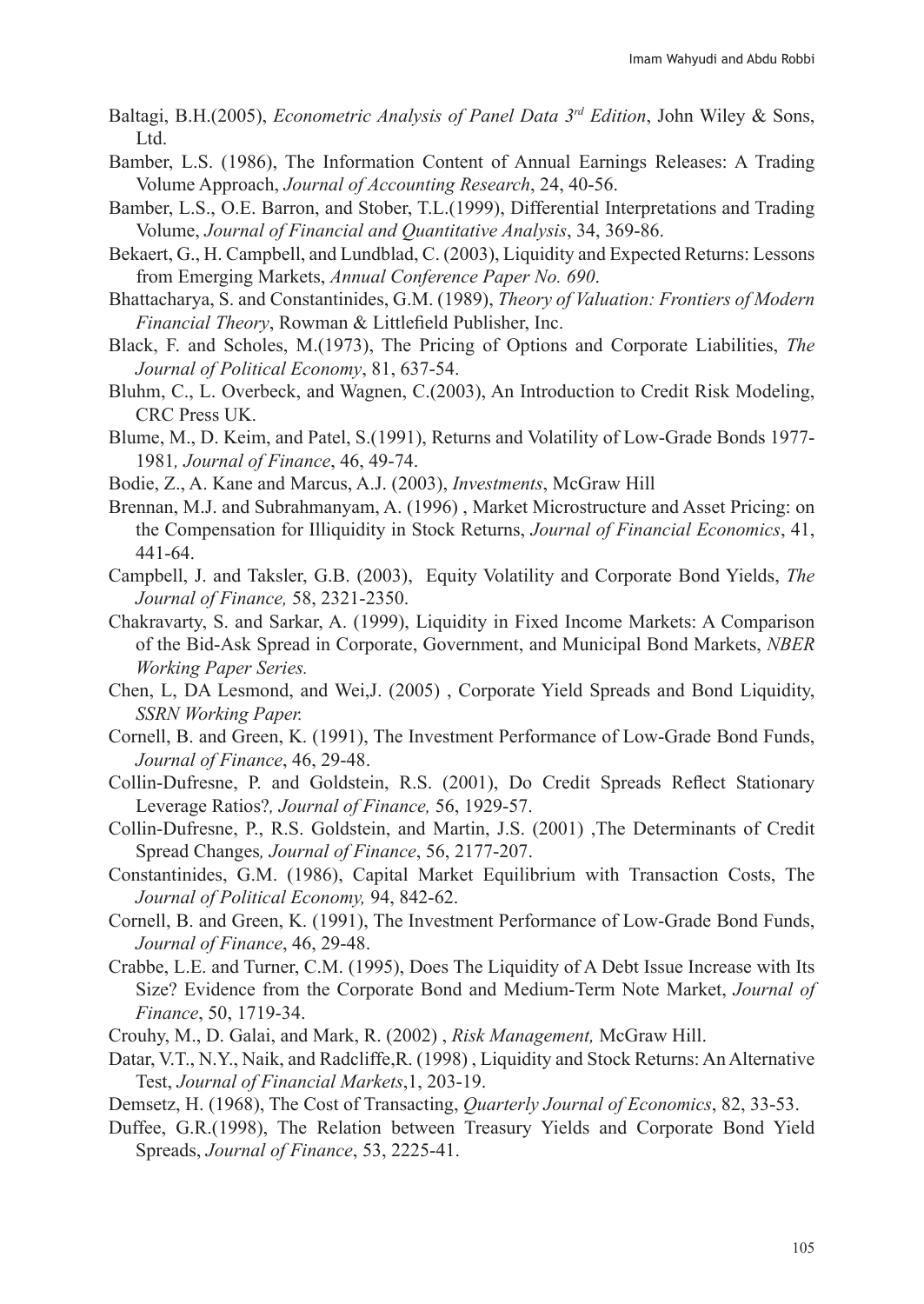- Duffee, G.R. (1999), Estimating the Price Of Default Risk, *Review of Financial Studie*s, 12, 197– 226.
- Duffie, D. and Singleton, K.J. (1997), An Econometric Model of the Term Structure of Interest-Rate Swap Yields, *Journal of Finance*, 52, 1287-321.
- Duffie,D. and Singleton, K.J.(1999),Modeling Term Structures of Default Bonds, *Review of Financial Studies*, 12, 687-720.
- Ederington, L.H., J.B.Yawitz, dan Roberts, B.E. (1984), The Informational Content of Bond Ratings, *NBER Working Paper 1323*.
- Elton, E.J., M.J. Gruber, D. Agrawal, dan Mann, C. (2001), Explaining the Rate Spread on Corporate Bonds, *Journal of Finance*, 56, 247-78.
- Elton, E.J., M.J. Gruber, D. Agrawal, dan Mann, C. (2004), Factors Affecting the Valuation of Corporate Bonds, *Journal of Banking & Finance*, 28, 2747-67.
- Fama, E.F. dan French, K.R. (1993), Common Risk Factors in The Returns on Stocks and Bonds, *Journal of Financial Economics*, 33, 3-56.
- Fenn, G. (2000), Speed of Issuance and the Adequacy of Disclosure In the 144A High-Yield Debt Market, *Journal of Financial Economics*, 56, 383-405.
- Fischer, E.O. and R. Heinkel, and Zechner, J. (1989), Dynamic Capital Structure Choice: Theory and Tests, *The Journal of Finance*, 44, 19-40.
- Fisher, L.(1959), Determinants of Risk Premiums on Corporate Bonds, *Journal of Political Economy*, 67, 217-37.
- Foster, F.D. and Viswanathan, S. (1990), A Theory of the Intraday Variations In Volume, Variance, and Trading Costs In Securities Markets, *Review of Financial Studies*, 3, 593- 624.
- Foster, F.D. and Viswanathan, S. (1993), Variations in Trading Volume, Return Volatility, and Trading Costs: Evidence on Recent Price Formation Models, *Journal of Finance*, 48, 187-212.
- Frank, M.Z. and Goyal, V.K. (2003), Testing The Pecking Order Theory of Capital Structure, *Journal of Financial Economics*, 67, 217-48.
- Garbade, K.D. dan Silber, W.L.(1976), Price Dispersion in the Government Securities Market, *Journal of Political Economy*, 84, 721-40.
- Garbade, D. dan Silber,W.L.(1979) , Structural Organization of Secondary Markets: Clearing Frequency, Dealing Activity, and Liquidity Risk, *Journal of Finance*, 34, 577-593.
- Glosten, L. dan Milgrom, P. (1985) , Bid, Ask, and Transaction Prices In A Specialist Market With Heterogeneously Informed Traders, *Journal of Financial Economics*, 2, 24-38.
- Grinblatt, M. (1995), An Analytical Solution for Interest-Rate Swap Spreads, *UCLA Working Paper.*
- Harris, M. dan Raviv, A. (1991), The Theory of Capital Structure, *The Journal of Finance,*   $46, 297 - 355.$
- Harris, M. dan Raviv, A. (1993) , Differences of Opinion Make A Horse Race, *Review of Financial Studies,* 6, 473-506.
- Hotchkiss, E., A. Warga, and Jostova, G. (2002), An Empirical Study of Bond Market Transactions, *SSRN Working Paper Series.*
- Hsiao, C.( 2003), Analysis of Panel Data 2<sup>nd</sup> Ed, New York: Cambridge University Press.
- Huang, J. and Huang, M. (2004), How Much of the Corporate-Treasury Yield Spread Is Due to Credit Risk? A New Calibration Approach, *SSRN Working Paper Series*.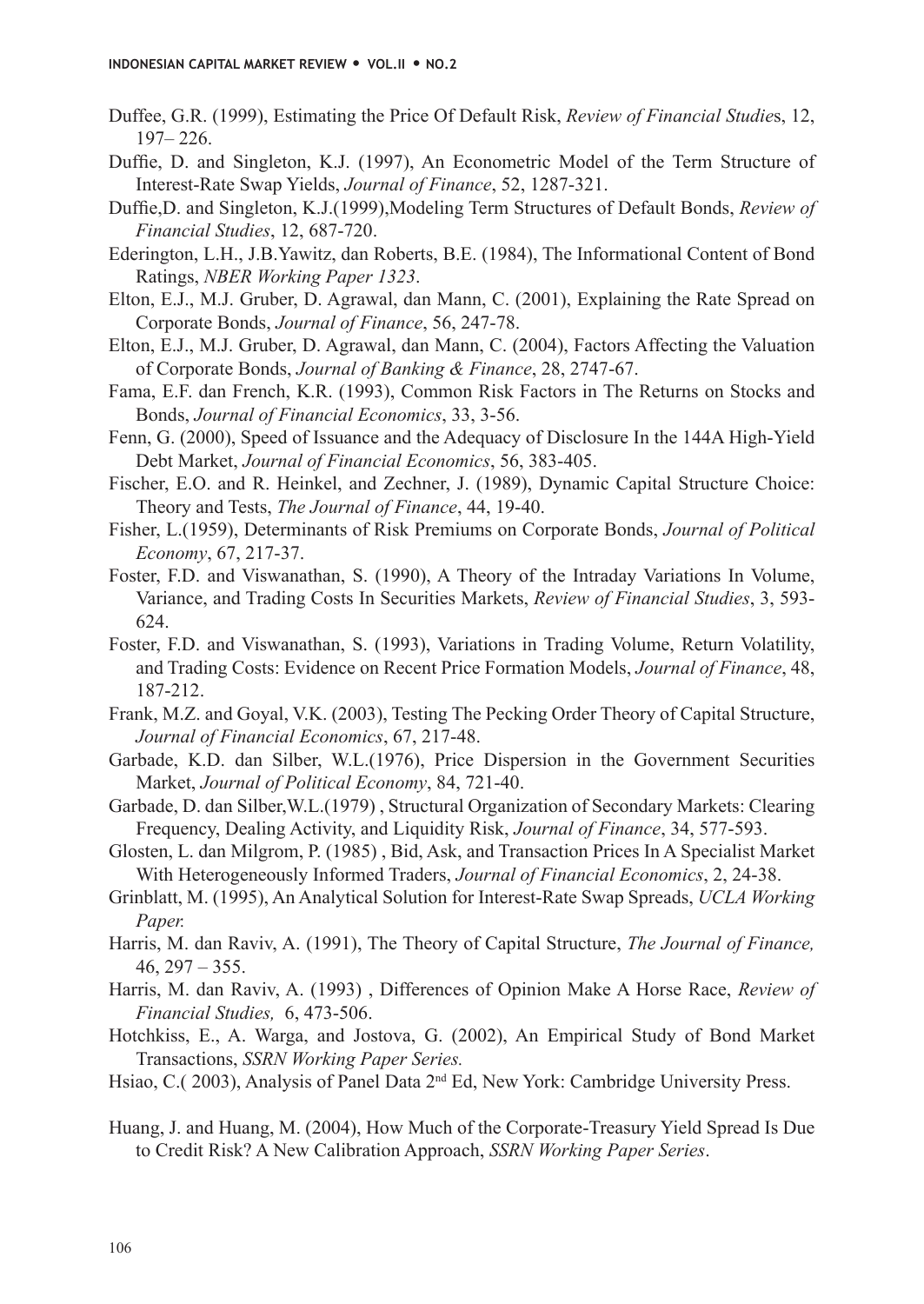- Jarrow, R.A. and Turnbull,S.M. (1995), Pricing Derivatives on Financial Securities Subject to Credit Risk, *Journal of Finance*, 50, 53-85.
- Kamara, A. (1994) , Liquidity, Taxes, and Short-Term Treasury Yields, *Journal of Financial and Quantitative Analysis*, 29, 403-17.
- Kandel, E. and Pearson, N.D. (1995), Differential Interpretation of Public Signal and Trade In Speculative Markets, *Journal of Political Economy*, 103, 831-72.
- Keim, D., and Madhavan, A. (1995), Anatomy of The Trading Process: Empirical Evidence on the Behavior of Institutional Traders, *Journal of Financial Economics*, 37, 371-98.
- Keown,A.J., J.D. Martin, J.W. Petty, and Scott , D.F. (2004), *Financial Management: Principles and Applications*, Prentice Hall.
- Karpoff, J.M. (1987), The Relationship between Price Changes and Trading Volume: A Survey. *Journal of Financial and Quantitative Analysis*, 22, 109-26.
- Krinsky, I. and Lee, J. (1996), Earnings Announcements and The Components Of The Bid Ask Spread, *Journal of Finance*, 51, 1523-35.
- Kwan, S.H.( 1996) , Firm-Specific Information and the Correlation between Individual Stocks and Bonds, *Journal of Financial Economics*, 40, 63-80.
- Lesmond, D., J. Ogden, and Trzcinka, C. (1999), A New Estimate of Transaction Costs, *Review of Financial Studies*, 12, 1113-1141.
- Lesmond, D., M. Schill, and Zhou,C. (2004), The Illusory Nature of Momentum Profits, *Journal of Financial Economics*, 71, 349-80.
- Lesmond, D.( 2005), Liquidity of Emerging Markets, *Journal of Financial Economics*, 77, 411-52.
- Longstaff, F.A. and. Schwartz, E.S. (1995), A Simple Approach to Valuing Risky Fixed and Floating Rate Debt, *Journal of Finance*, 50, 789-819.
- Liu, J., F.A. Longstaff, dan Mandell, R.E. (2000) ,The Market Price of Credit Risk: An Empirical Analysis of Interest Rate Swap Spreads, Unpublished paper, UCLA.
- Lo, A.W., H. Mamaysky, dan Wang, J. (2004), Assets Prices and Trading Volume Under Fixed Transactions Costs, *Journal of Political Economy* , 112, 1054-90.
- Longstaff, F., S. Mithal, dan Neis, E. (2004), Corporate Yield Spreads: Default Risk or Liquidity? New Evidence from The Credit-Default Swap Market, *NBER Working Paper.*
- McNeil, A.J., R. Frey, dan Embrechts,P. (2005), *Quantitative Risk Management: Concepts, Technique and Tools*, Princeton University Press.
- Merton, R.C.(1974), On The Pricing of Corporate Debt: The Risk Structure of Interest Rates, *Journal of Finance*, 29, 449-70.
- Myers, S.C. (1984), The Capital Structure Puzzle, *The Journal of Finance*, 39, 575-92.
- Myers, S.C. (2001) , Capital structure, *The Journal of Economic Perpectives,* 15, 81-102.
- Nelson, C.R. and Siegel, A.F. (1987), Parsimonious Modeling of Yield Curves, *Journal of Business*, 60, 473-89.
- O'Hara, M. (1995), *Market Microstructure Theory*, Blackwell, Cambridge, MA.
- Pinches, G.E. and Mingo, K.A. (1973), A Multivariate Analysis of Industrial Bonds Ratings, *Journal of Finance*, 28, 1-16.
- Pogue, T.F. and Soldofsky, R.M. (1969), What's In A Bond Rating?, *Journal of Financial and Quantitative Analysis*, 4, 201-28.
- Ross, S.A., R.W. Westerfield, and Jorand, B.D. (2002), *Fundamentals of Corporate Finance Alternate Edition*, McGraw Hill.
- Sarig, O. and Warga, A. (1989), Bond Price Data and Bond Market Liquidity, *Journal of Financial and Quantitative Analysis*, 24, 367-78.